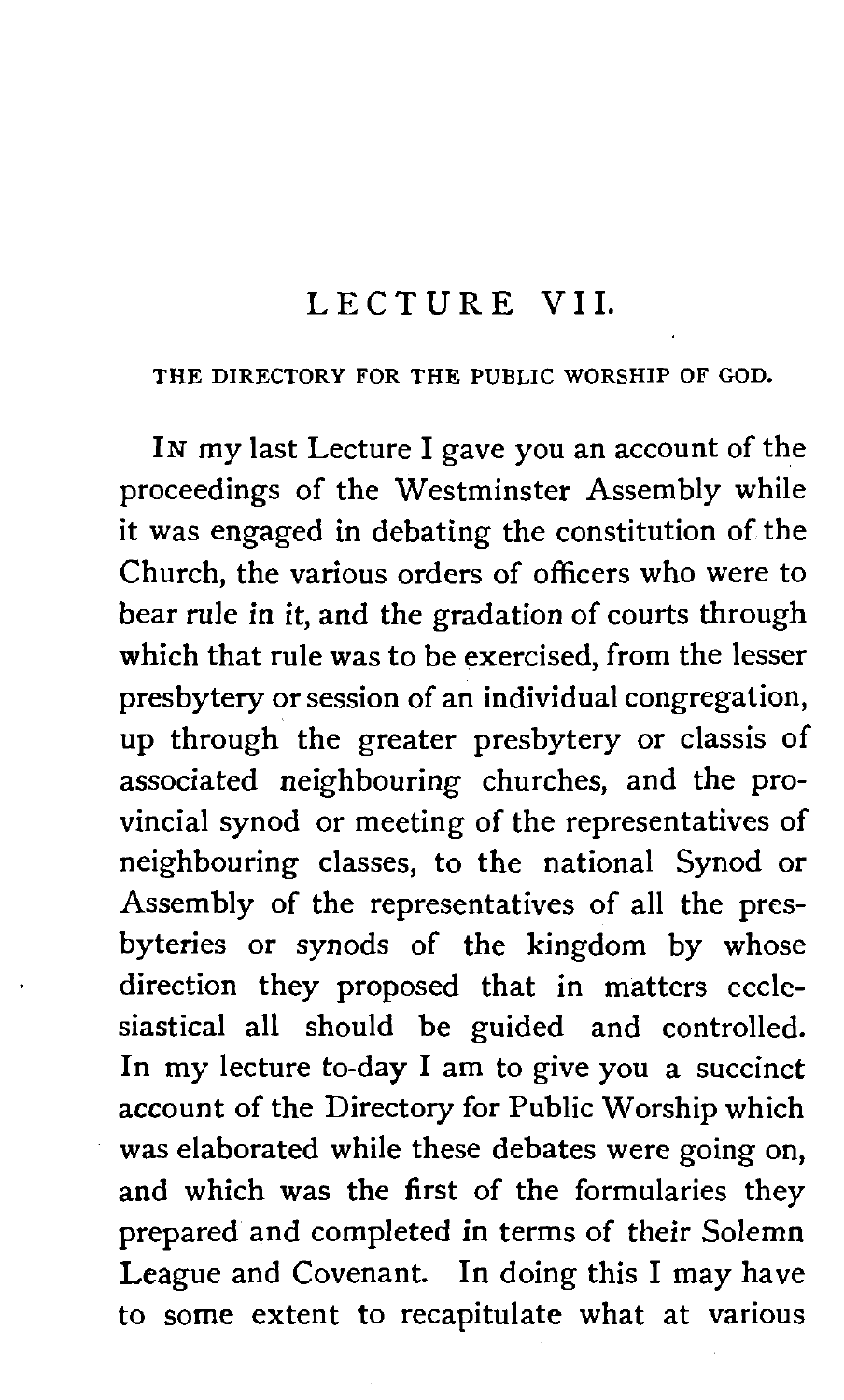*Directory/or Public* **Worship. 21 3** 

times I have already written on these subjects. Having had to discuss them more than once already I should deal as unfairly by you as by myself if I did not at times content myself with revising or expanding the materials I had previously collected.

The order to prepare such a directory was given to the Assembly by the two Houses on 12th Oct. 1643, along with the order to 'confer and treat of such a discipline and government as may be most agreeable to God's holy word,' etc. Both orders were proceeded in simultaneously, or taken up alternately at various periods during the years 1643 and 1644. The divines, however, were far more at one with respect to the worship than with respect to the government of the Church. Whatever may have been their theoretical views of the lawfulness of strictly imposed forms or of liturgies leaving room for free prayer, all were prepared, in the interests of peace and Christian union, 'to lay aside the former liturgy,' with the many burdensome rites and ceremonies that had previously been imposed, and in place of a 'formed' liturgy to content themselves with a simple Directory as a guide and help to the minister in the various parts of the public worship. And so, though there were occasionally keen debates about certain matters of detail, as about the profession of faith to be made by a parent when presenting his child for baptism, the qualifications to be required of com-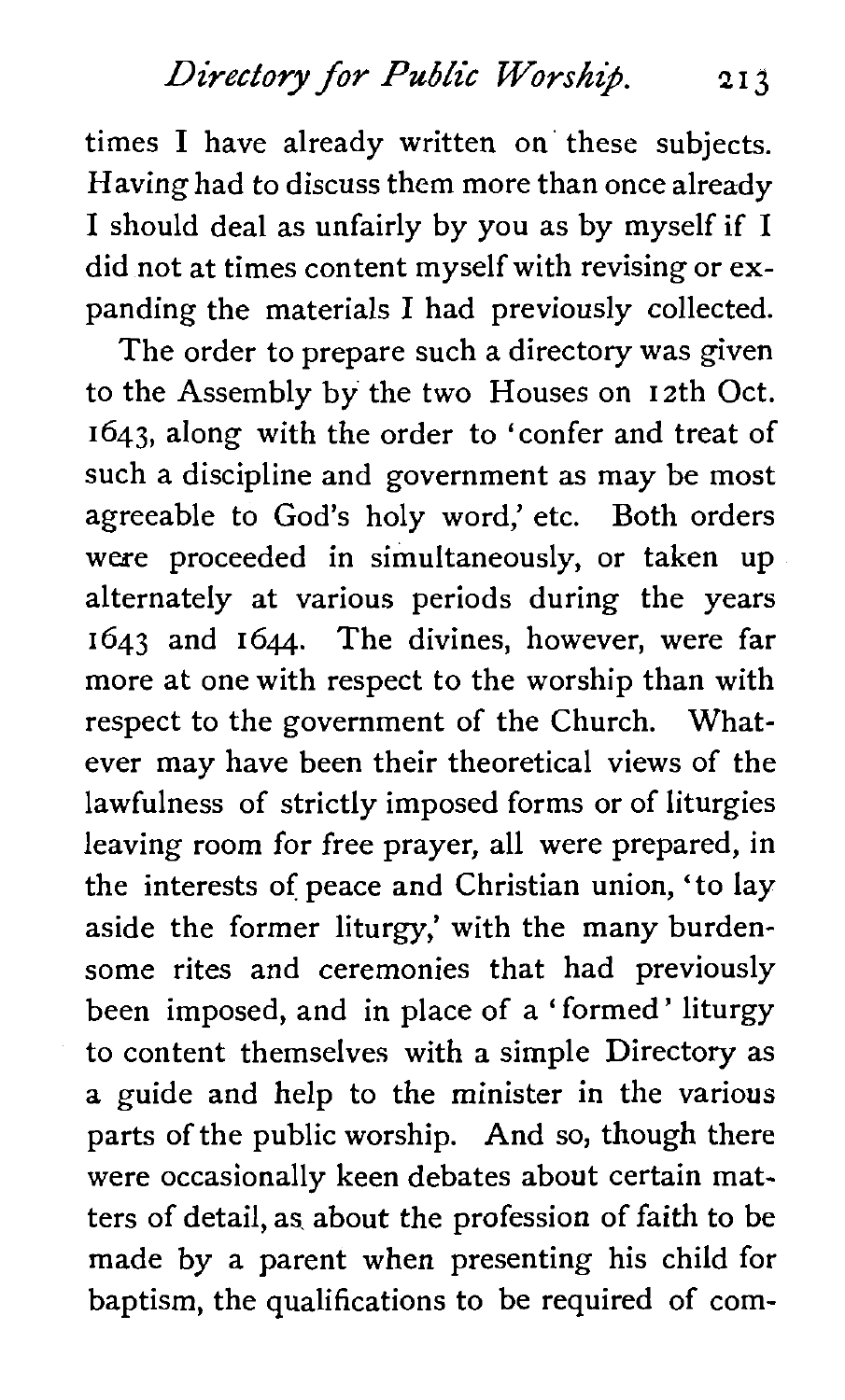municants and the exact position to be taken by them at or about the table in the act of communicating, the work of preparing this Directory went on more rapidly and far more smoothly than that of adjusting the ' Propositions concerning Church Government and Ordination,' and elaborating the practical Directory for church-government and ordination of ministers.

It was on the 17th October-the day after that solemn fast to which I have previously referredwhen they made their first arrangements about the order in which questions of government were to be discussed, that, according to  $Neal<sup>1</sup>$ , they also empowered a committee to make arrangements for drawing up a directory for worship. This was probably the Grand Committee of divines and members of the Houses which was intrusted with the charge of all matters relating to the covenanted uniformity between the kingdoms. At a meeting of that Committee<sup>2</sup> held apparently on 16th Dec. 1643, a sub-committee of five (yet without excluding any member of committee who chose to attend) was appointed to meet with the Scottish delegates to prepare the directory and submit it to a committee, and through them to the Assembly. This sub-committee consisted of Mr. Marshall, who was chairman, and Messrs. Palmer, Goodwin, Young, and Herle, with the Scottish commissioners. To

**Vol. iii. p. 141.** ' **Baillie's Letters, vol.** ii. **p. I 17.**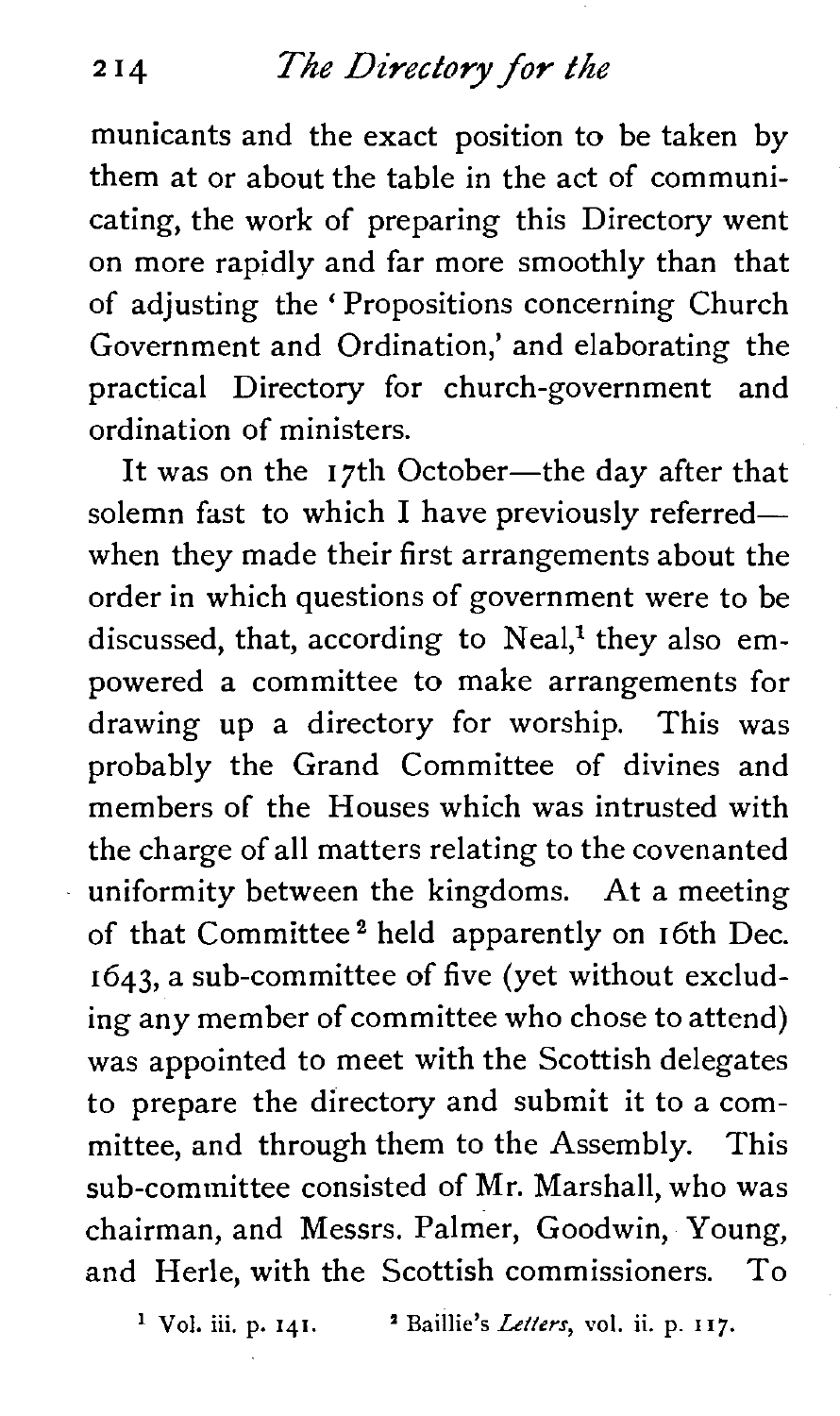the latter was assigned the duty of drafting what related to public prayer and the administration of the sacraments, and to Mr. Young that of drawing up what related to the reading of the Scriptures, It was devolved on the chairman to prepare a paper on the preaching of the word, and on Mr. Palmer to prepare one on catechising. Their first meetings, according to Baillie,<sup>1</sup> were not very promising. Goodwin, who does not seem to have had any part specially assigned to him, was disposed to make trouble, and the papers prepared by Marshall and Palmer were not quite to the mind of our critical countrymen. But Goodwin was propitiated, the papers of Marshal1 and Palmer were handed to the Scottish Commissioners for revision, and thereafter matters seem to have made more rapid progress. The Committee was able to present its first report to the Assembly on 24th May 1644. The report, according to Lightfoot, was a large report ' concerning the Lord's day and prayer and preaching, which held the Assembly in work all<br>the next week.'<sup>2</sup> From time to time the remaining parts of the Directory were brought forward and discussed, especially during the months of June, July, and November, and before the end of the year, after more or less of upwards of seventy sessions had been spent on it, the whole of it passed the Assembly. The first portion of it, embracing *\*Let/ers,* **vol. ii. pp. 117, 118, 123. a Journal,** p. **277.**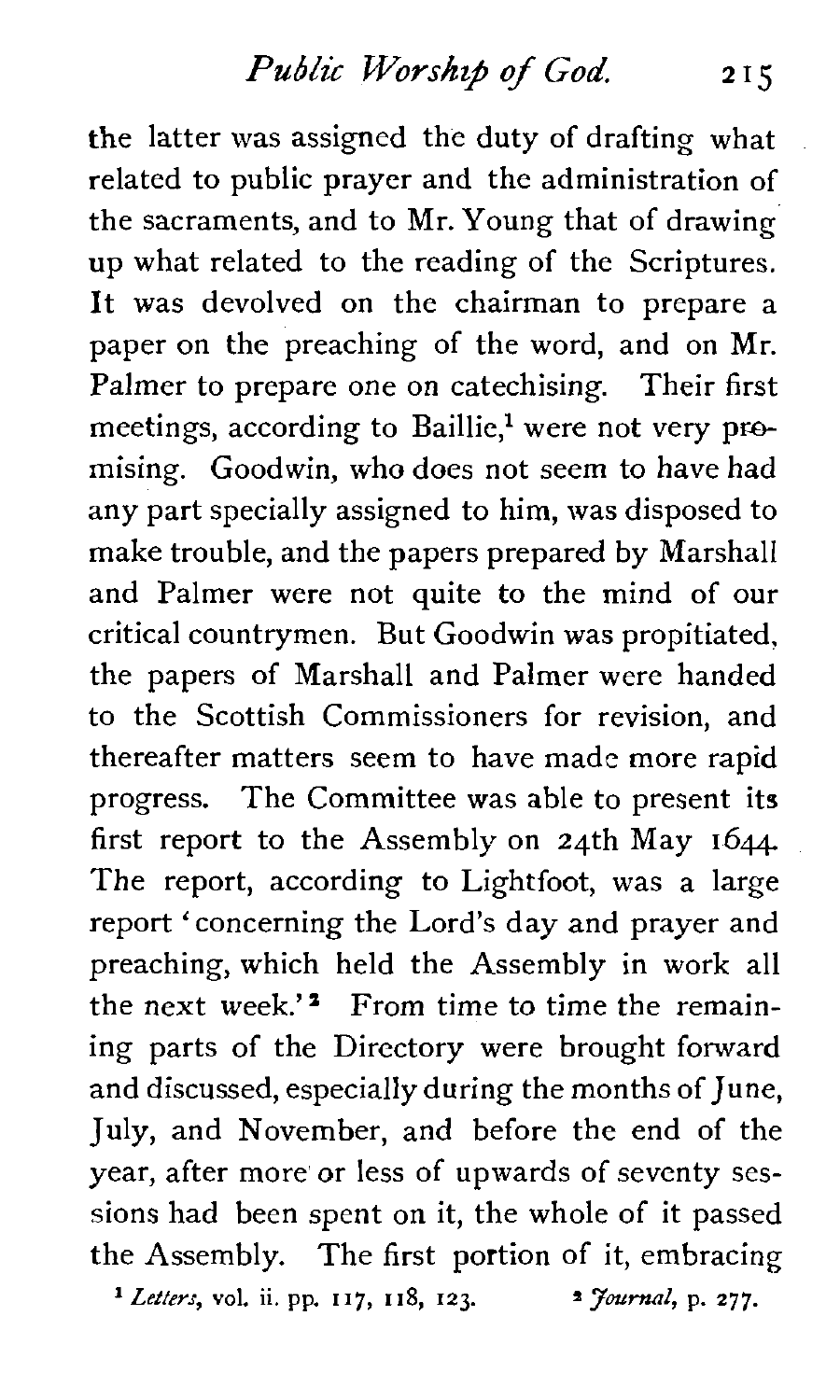probably the preface, the ordinary services for the Lord's day, and the order for the administration of the sacraments, was presented to the Houses on 21st November (by Dr. Burgess and several other divines), and without delay was carefully examined and revised by them. A number of verbal alterations were made chiefly by the House of Commons. The words 'both ordinary and extraordinary' were struck out of the first title, also the words ' as in the Church of Scotland ' after the clause as to communicants sitting ' *about* the table or at it.' The second paragraph in the section of the celebration of the Communion bearing on the qualification of communicants was re-committed to a large committee. This committee, on 30th November, reported their opinion that the paragraph given in by the Assembly should be left out,<sup>1</sup> and that in lieu thereof the words 'the ignorant and the scandalous *are* not fit to receive the sacrament of the Lord's

*Journals of House of Commons,* vol. iii. p. 710. It is not quite clear what was the literal form of the paragraph given in by the Assembly. I have not found it in the manuscript Minutes. Under date of 6th June it is given by Lightfoot in the following shape : ' None to be admitted, but such **as,** being baptized, are found upon careful examination by the ministers, before the officers, to have a competent measure of knowledge of the grounds of religion, and ability to examine themselves, and who profess their willingness and promise to submit themselves to all the ordinances of Christ [or thus,who *givejustgrounds* in *thejudgment of charity to conceive that there is faith and regeneration wrought in them*]. The ignorant, scandalous, etc., not to be admitted, nor strangers unless they be well known.' But he has not given the preceding paragraph *verbatim* as passed by the Assembly, and when, under date of **12th**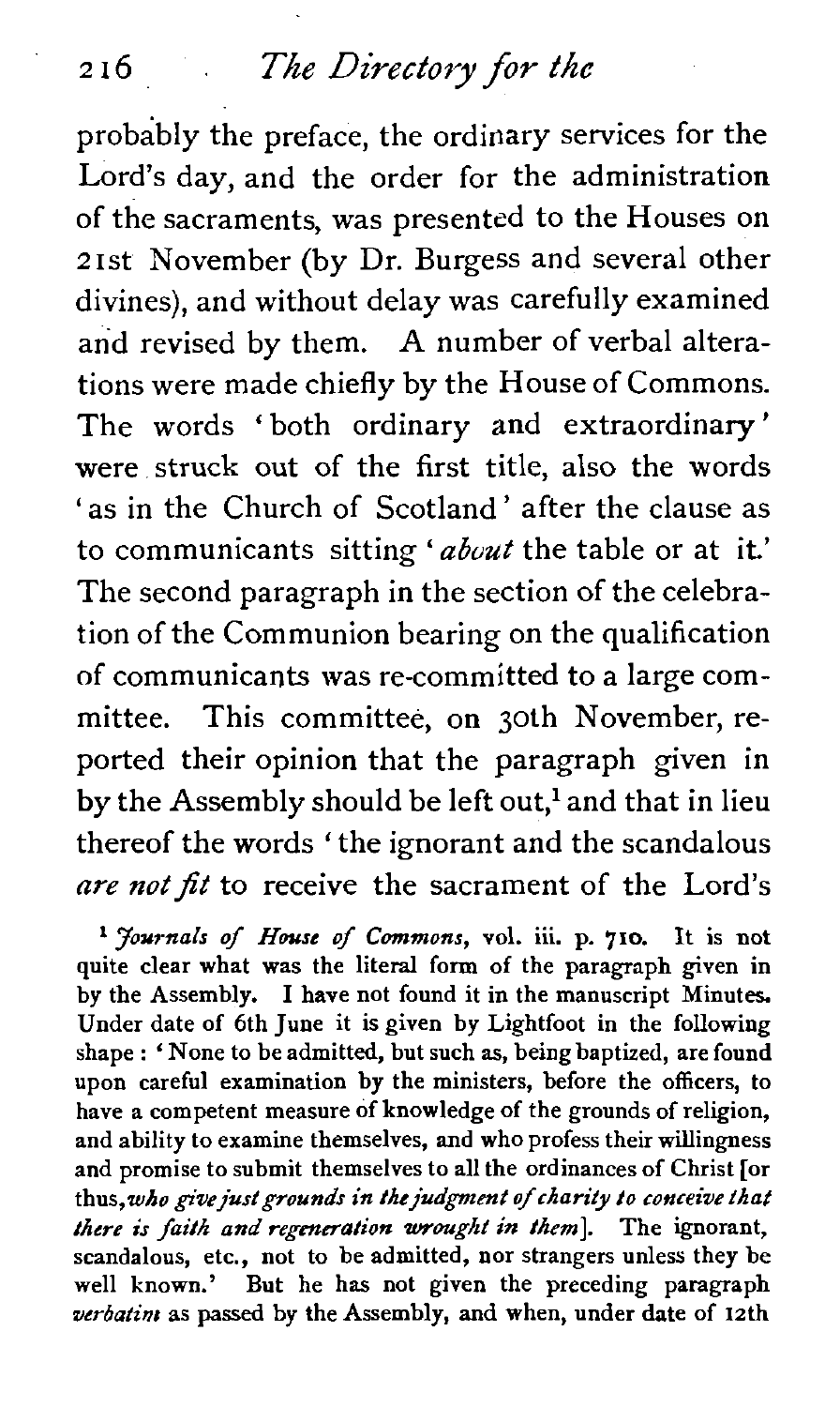*Public Worshz.* **of** God. **<sup>217</sup>**

Supper' should be substituted. This report was adopted by the House. On a subsequent day part of the section on the visitation of the sick was proposed to be left out ; but whether in fact it was so it is very difficult to determine. A few verbal alterations were suggested by the House of Lords and adopted by the Commons. The most important of them was, that to the direction in-the section of singing of Psalms 'that every one that can read is to have a Psalm-book,' their Lordships proposed to add the words, ' and to have a Bible.' The Commons, improving on the suggestion, proposed to transfer the words to the section of the public reading of the Scriptures, and developed them into a paragraph similar in form to the one in the section on singing of Psalms. ' Besides public reading of the Holy Scriptures every person that can read is to be exhorted to read the Scriptures privately (and all others that cannot read, if not disabled by age or otherwise, are likewise to be exhorted to learn to read) and to have a Bible.'

November, he refers again to this one he does not insert it exactly in the same form. He omits the clause relating to baptism, which is also wanting in the corresponding paragraph of Henderson's *Governmentand* **Order** *ofthe* **Church,** which pretty closely resembles the above. The words within brackets suggested by Henderson as a compromise with the Independents were probably left out at the November revision, and in its practical Directory the Assembly explicitly asserted, ' Although the truth of conversion and regeneration be necessary to every worthy communicant for his own comfort and benefit, yet those only are to be by the eldership excluded . . . who are found by them ignorant or scandalous.'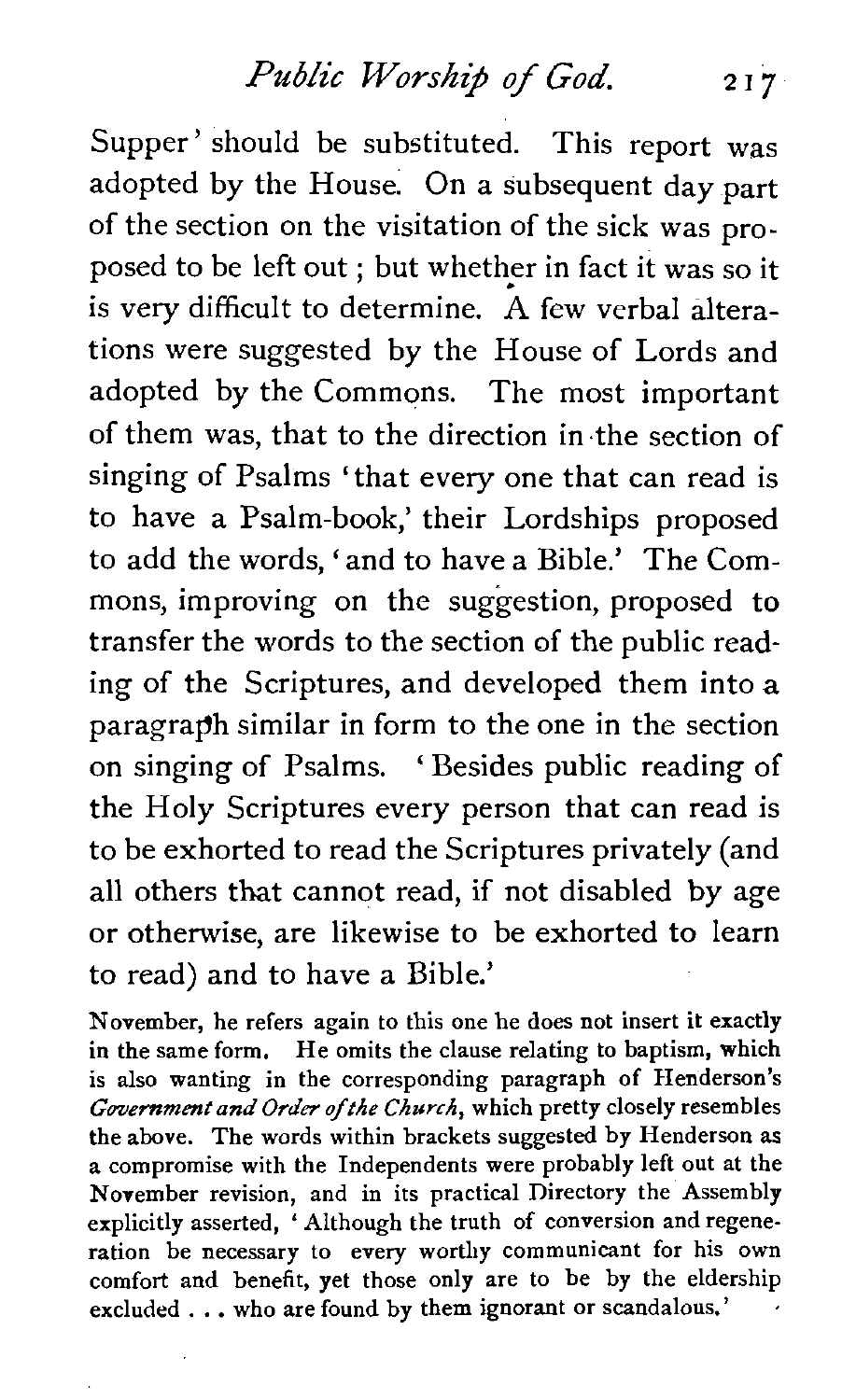The Ordinance of Parliament superseding the Book of Common Prayer, and establishing and ordering to be put in practice the Directory for Public Worship, as thus revised by the Houses, bears the date of 3d January 1644, *i.e.* according to our present reckoning, January 1645. But in reality it was not passed till the following day, when the Commons' amendments on the Lords' amendments were accepted by the Lords, nor, though ordered to be printed forthwith, was it actually proceeded with till March. The reason of this delay will immediately appear. The formulary was meant to be a common directory for the churches of the three kingdoms, and though the Scottish Commissioners had assented to it in the shape in which it passed the Assembly, yet as their General Assembly and Parliament were about to meet it was manifestly expedient that their assent also should be obtained before the book, as altered, was issued. So it was taken down to Scotland by Gillespie and Baillie, and in due form was laid before the Scottish Assembly and Parliament. On 5th March two further alterations on it were proposed at Westminster at the request (not, as some suppose, of the Independents, but) of the General Assembly of the Church of Scotland. Neither Baillie nor Gillespie who carried it down give us any hint of this, nor does the Act of the Assembly approving it, nor the supplementary articles for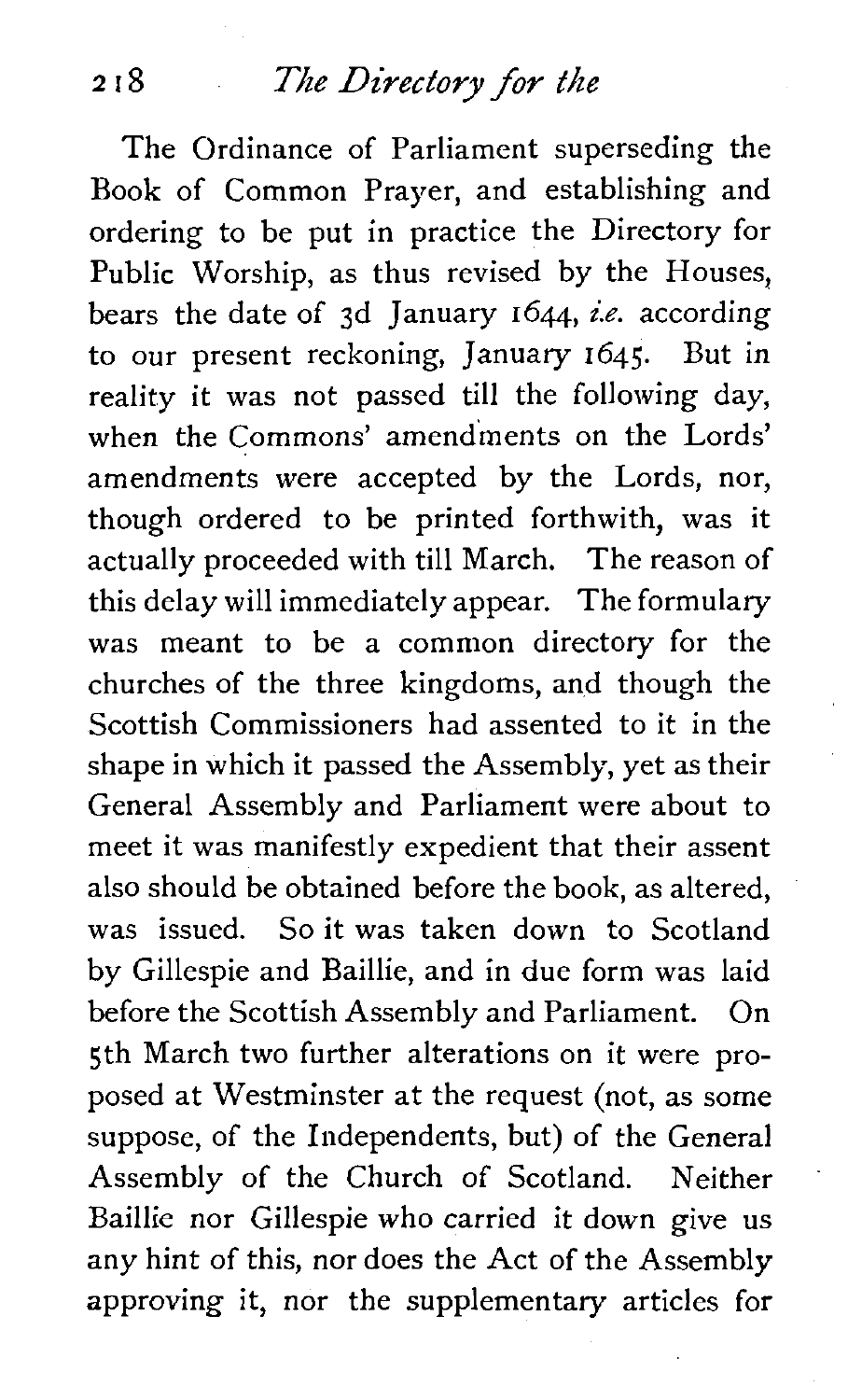#### *Public Worship* **of** God. 210

keeping of greater'uniformity in accordance with it, supply the omission, unless by the statement in the Act that the Assembly had *revised* as well as examined and approved the Directory. But the entries<sup>1</sup> in the Journals of the House of Commons expressly bear that the proposed changes were desired by the Church of Scotland, and those in the Journals of the other House that the application for them had been presented through the Assembly

<sup>1</sup> That in the *Fournals of the House of Commons* (vol. iv. p. 70) is : 'Mr. Tate reported from the Assembly some few alterations desired by the Church of Scotland to be made in the Directory for Public Worship; the which were read and upon the question assented unto and carried to the Lords for their concurrence.' The entry in their Journals (vol. vii. p. 264) is as usual more detailed : **'A** message was brought from the House of Commons by Zouch Tate, Esq., to let their Lordships know that the House of Commons have received a paper from the Assembly of Divines, wherein they offer some alterations in the Directory to which the House of Commons have agreed, and their Lordships' concurrence is desired therein. The alterations were read as follows : (I) In the administration of the sacrament of baptism, after the word "negligent," add these words, "requiring his solemn promise for the performance of his duty." After these the words, "It is recommended to the parent to make a profession of his faith, by answering to these or the like questions," are to be left out ; and these three questions following are to be left out, viz., " Dost thou believe in God the Father, Son, and Holy Ghost? Dost thou hold thyself bound to observe all that Christ hath commanded thee, and wilt thou endeavour so to do? Dost thou desire to have this child baptized into the faith and profession of Jesus Christ ?"  $(2)$ Instead of the words in the Directory for the solemnization of marriage, "in the place of the public meeting of the congregation, in some church or chapel," these words to be inserted : " in the place appointed by authority for public worship." Agreed to. 'The answer returned was that this House agrees to these alterations now brought up." '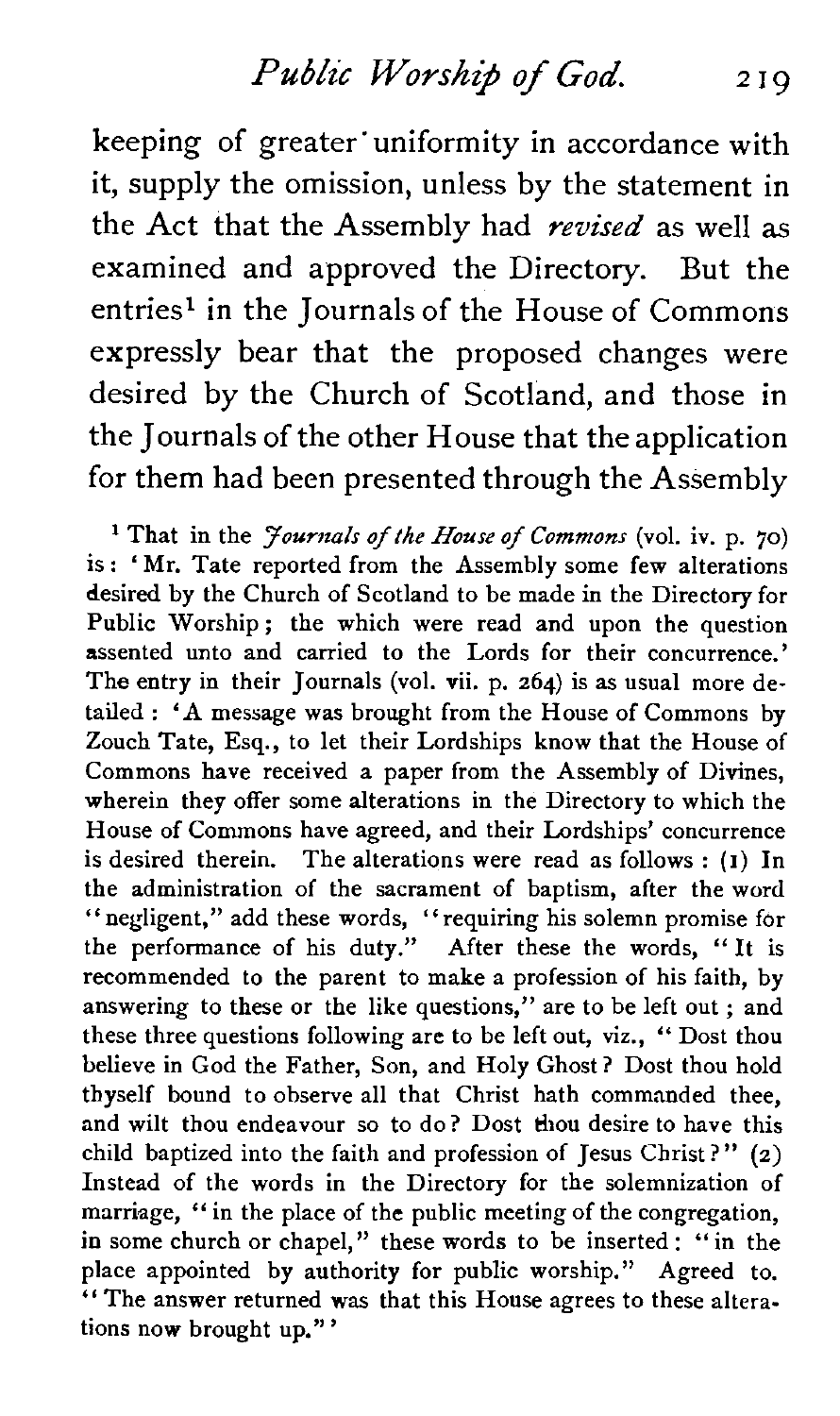of Divines, whose own minutes of 6th March contain only the vaguest possible reference to 'the alterations last made.' Thus the ' faschious ' and sometimes 'rude and humorous opposition' of Mr. David Calderwood and some others, who were tenacious of former Scottish customs, appears to a certain extent to have been too strong to be so completely overborne even by Gillespie and Baillie, as has been long supposed. Though no noise was made in the business, and all was 'quietly and calmly' settled, yet every effort was made 'to get satisfaction to Mr. David' in most of the things to which he had objected. After consultation with his colleagues in London a draft of the Act about the Directory passed by the Scottish Assembly and ratified by the Scottish Parliament was sent down by Gillespie to the meeting of the Commission (intrusted with the printing of the minutes of the Assembly), 'having no alteration,' it is said, 'but in words, and the substance being the same, only it is thought clearer, and that it will sound better here.' This draught in the enacting clauses not only approved the preface of the Directory, but intimated that the preface expressed the intent and meaning of the Directory, and to this extent at least Gillespie pressed its adoption with special urgency. He deprecated a too strait imposition even of a Directory, holding 'that the more straitly it is imposed, it will the more breed scruples and

 $220$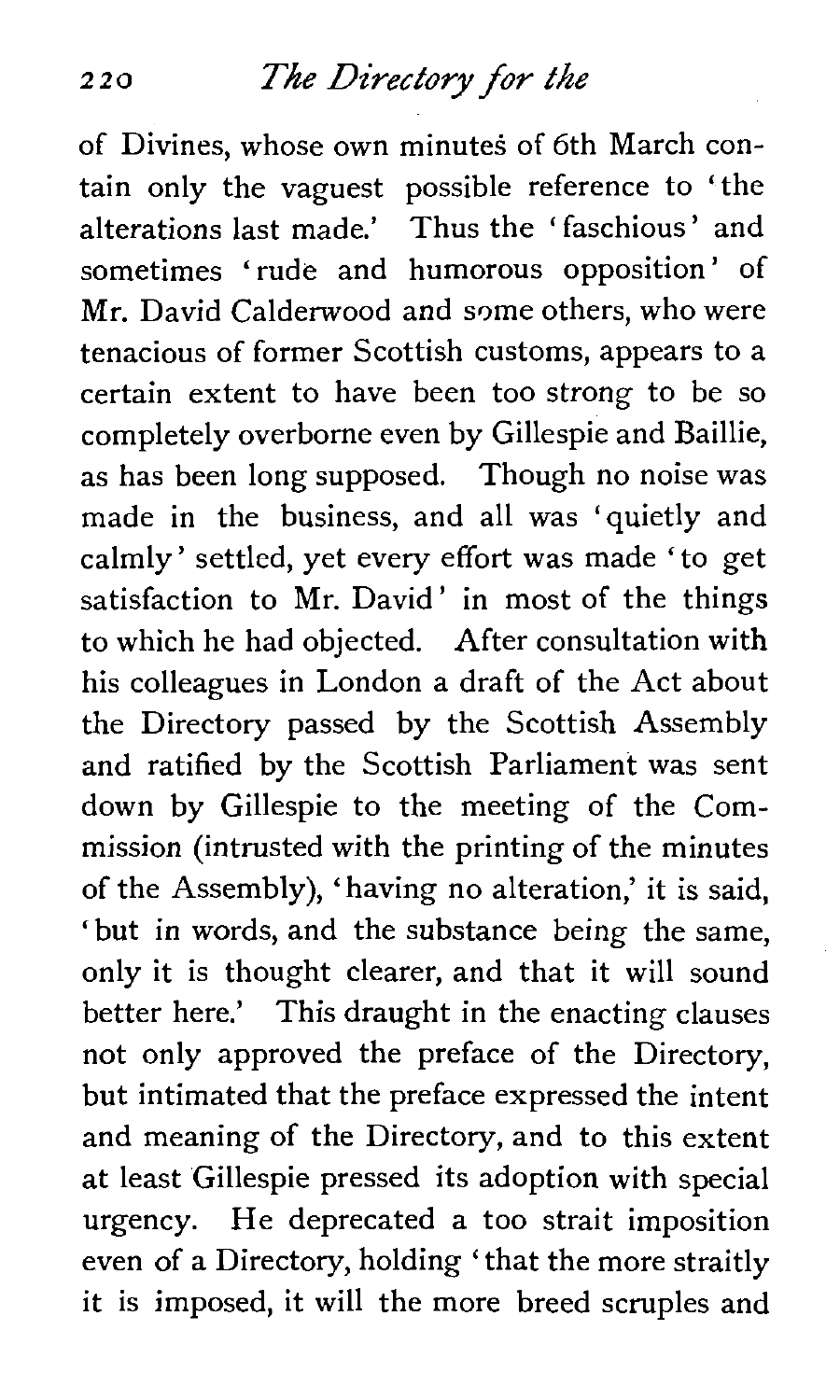*Public Worship* **of** God. **22 I** 

create controversies which wise men should do well to prevent,and the rather lest we cross the principles of the good old Nonconformists by too strait impositions of things in their own nature indifferent, such as many (though not all) be in the Directory.<sup>'1</sup> In England it had been ratified *according to the meaning and intent of the ordinance of Parliament,*  which was probably meant to be pretty strictly enforced, and in fact required to be so to insure the disuse of the Book of Common Prayer. In Scotland, on the other hand, it was ratified according to the intent of the preface, which was meant to leave greater latitude, and to conserve that spirit of freedom which the tolerant rubrics of the Book of Common Order had done so much to cherish. Accordingly, while customs and practices which could plead no written law in their favour, and were not expressly sanctioned by the new Directory, were to be dropped, though lawful in themselves, not only were the Scottish usages of the communicants, in the Lord's Supper, communicating only at the table and distributing the elements among themselves to be retained, but also other usages which could plead the authority of the Books of Discipline or of Acts of the Assembly, and were not 'otherwise ordered ' by the Directory. Perhaps it was with a similar view that they urged even at the last moment the **1 Baillie,** *Letters* **and** *Journals,* **vol.** ii., **Appendix, pp. 505, 506.**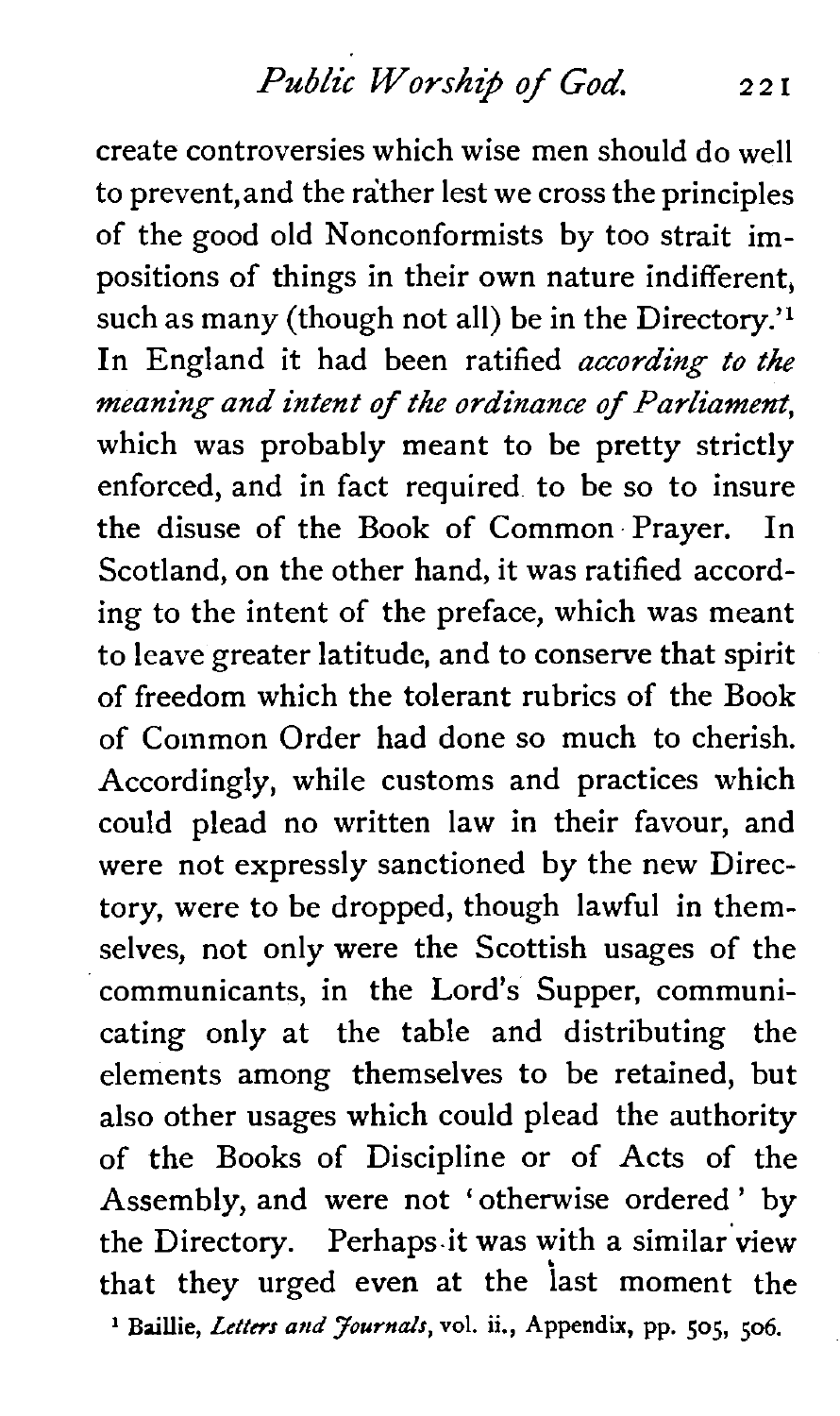striking out of the very vague questions the southern divines had permitted to be addressed to the parent presenting his child for baptism, viz., that they might be at liberty to retain the practice sanctioned by their own Book of Common Order and various Acts of Assembly of exacting a fuller profession of faith at that time.

The first edition of the Directory published in England bears the date of 1644, but it was really printed in the month of March, which according to our present reckoning would have fallen to the year 1645. The order for printing was issued on the 13th, and appears to have been executed by the 18th of March, all having been carefully prepared for it beforehand. The Scotch edition of **1645** was printed, not from the manuscript copy submitted to the Assembly in January, but from the English printed edition, and besides a number of insignificant variations from it in the spelling of certain words, only departs from it in placing the table of contents at the beginning instead of the end of the book, substituting in place of the Act of the English Parliament the Act of the Scottish General Assembly approving the Directory and enjoining its observance, and inserting between the first and second titles of the book the Act of the Scottish Parliament ratifying it, and the Acts of the Committee of Estates and of the Commission of the Assembly authorising the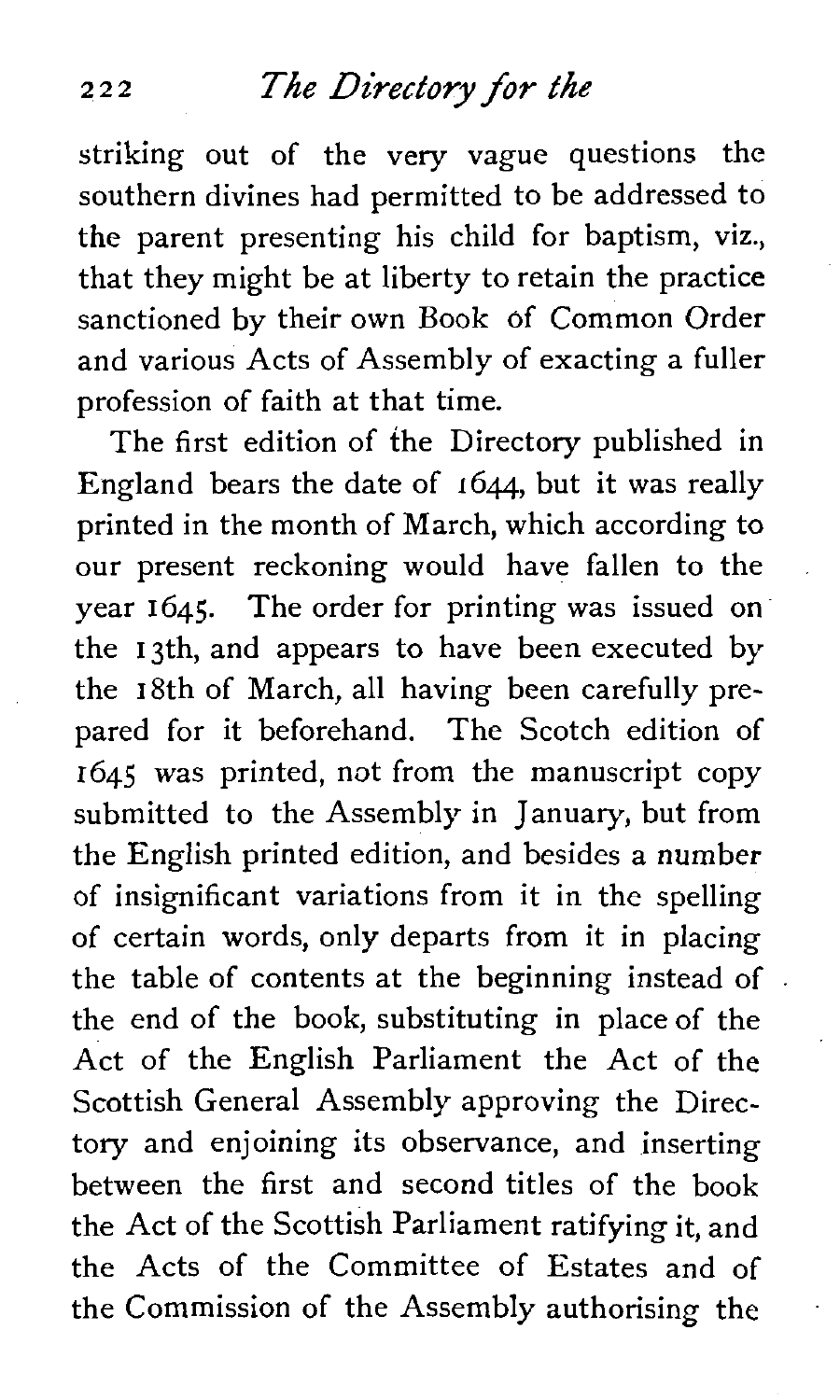## *Public Worshz.* **of** God. *2* **<sup>23</sup>**

printing of it. As the latter bears the date of 27th May this edition can hardly have been printed before June 1645. It was not till August that an Act passed the Scottish Parliament for publishing it. I have before me complete copies of these original English and Scottish editions of the Directory for the Public Worship of God. The former belonged to the Rev. Immanuel Bourne, one of the ministers appointed by the English Parliament to ordain ministers for the city of London. It has prefixed to it the ordinance for the ordination of ministers, and appended in manuscript 'a speech at the sacrament March 27th, 1659,' and 'a speech after the sacrament.' The latter, which is now the property of the University of St. Andrews, appears to have belonged originally to Dr. William Moore, who was Archdeacon of St. Andrews under the second episcopacy, and left a number of valuable Puritan books to the University. A neat and accurate reprint of the original Scottish edition of the Directory, with a valuable historical introduction and copious illustrative notes, was published by the Rev. Dr. Leishman in 1868<sup>1</sup>

**<sup>1</sup>**The spelling has been modernised, but I have noticed only three other minute deviations from the original in the reprint. These are the omission in the directory for baptism (p. **306)** of ' the' before 'right use of their baptism' and 'of' before 'all other promises ; ' **and** the repetition in the directory for the celebration of the communion (p. **310)** of 'one,' so that it reads,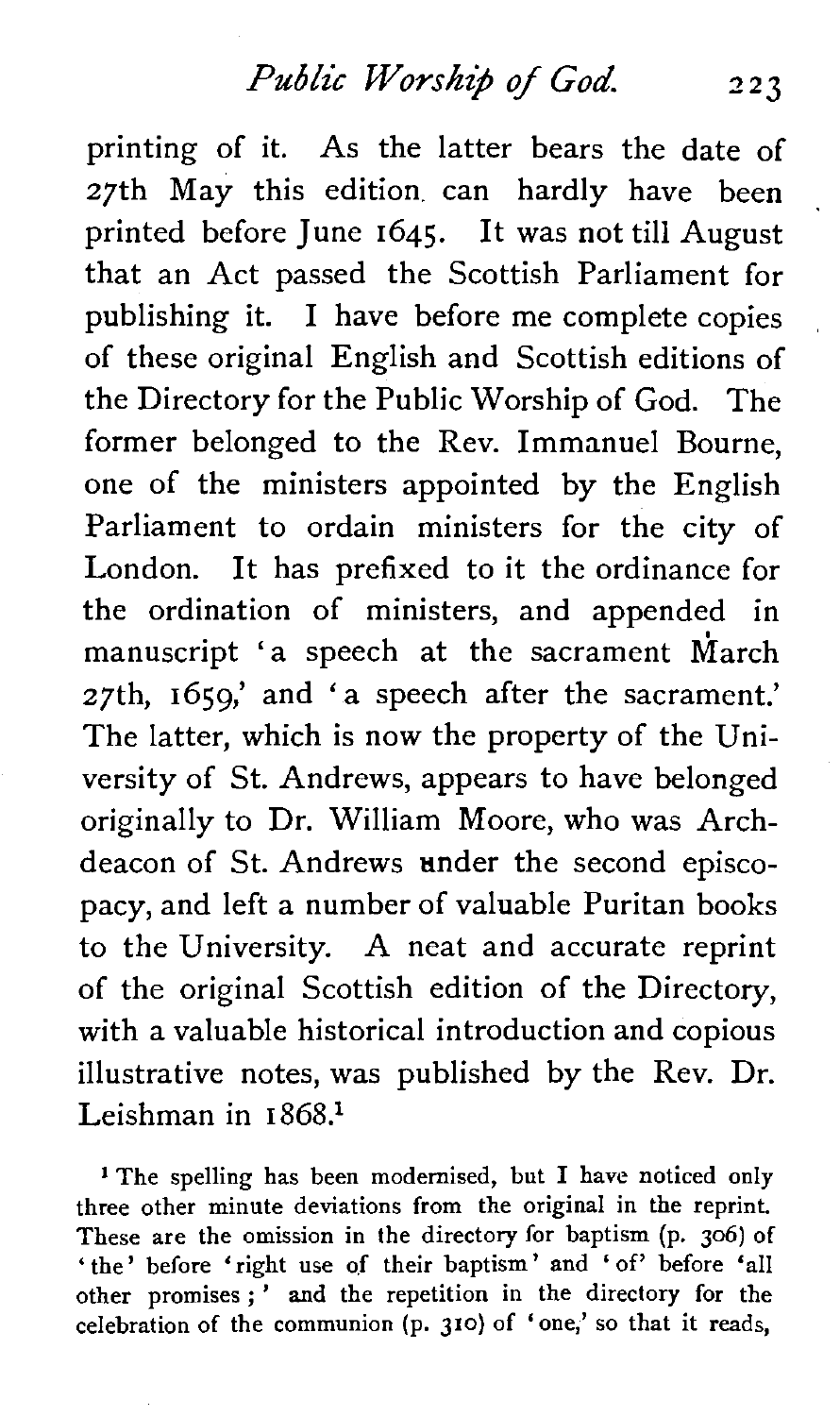From the tenor of the preface to the Directory as well as from the testimony of Gillespie, Baillie, and others engaged in framing it, we seem warranted to infer that it was not intended by its framers to form a new liturgy, nor to authorise or encourage the ministers of the Church to turn the help and furniture it provided into fixed and unvarying forms of prayer and exhortation. No doubt Lightfoot and one or two of the others thought it dangerous to say anything against such a practice. But while the lawfulness of stated forms of prayer was not positively denied, everything that could be prudently done was done to persuade the ministers not to rest satisfied with these. It was urged as a special ground of objection to the old liturgy that

'He may be one with us and we one with him' instead of 'and we with him.' The Acts of the Scottish Parliament ratifying the Directory, and the Acts of the Committee of Estates and of the Commission of Assembly authorising it to be printed, are not given. The illustrative notes are very interesting, but the impression they leave on the mind seems to me to be that rather more is made of the views of certain speakers than facts warrant. The extracts from speeches of members, with three or four exceptions, are wonderfully accurate. But it must always be borne in mind that these are but selections, and at best exhibit only the sentiments of the speakers, and that these sentiments were sometimes modified, sometimes passed from before the close of the discussions. The Assembly distinctly disclaimed responsibility for aught in the scribes' books besides its own resolutions and orders as these were **ultimately**  adjusted and put on record. ' All our discourses,' Mr. Marshall said on one occasion, 'are recorded by the scribes so far as their pens can reach them, but not to be taken as the judgment of the Assembly.' Nay, silence **was** not to be construed into assent to things uttered in debate but not 'ordered.'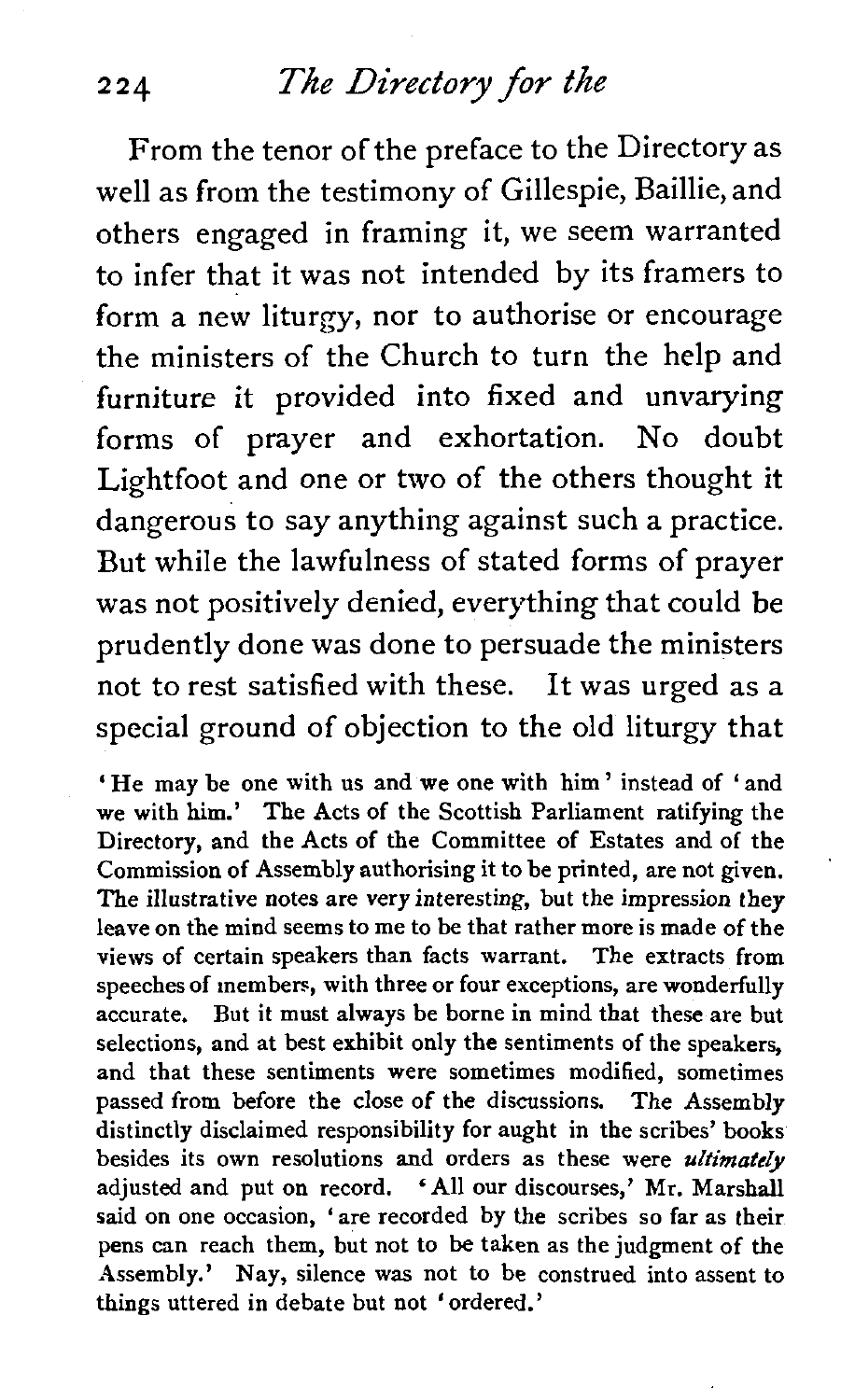*Public* **Worship of** God.  $225$ 

it had proved a great means ' to make and increase an idle and unedifying ministry, which contented itself with set forms made to their hands by others [and the same might be said of unvarying forms though made by themselves] without putting forth themselves to exercise the gift of prayer with which our Lord Jesus Christ pleaseth to furnish all His servants whom He calls to that office.' The framers themselves distinctly state that in providing certain materials of prayer and exhortation their meaning was only 'that there might be a consent of all the churches in those things which contain the substance of the service and worship of God, and that the ministers, if *need be,* might have some help and furniture, and yet so as they become not hereby slothful and negligent in stirring up the gifts of Christ in them, but that each one by taking heed to himself and the flock of God committed to him, and by wise observing the ways of divine providence, may he careful to furnish his heart and tongue with further and other materials of prayer and exhortation as shall be *needful* on all occasions.' Unquestionably they meant that the individuality of the minister -his growing spiritual experience, his maturity of thought, his gifts of expression and utteranceshould come out in leading the devotions of the people and acting as their messenger to God, as well as in setting forth the truth as it is in Jesus,

**P**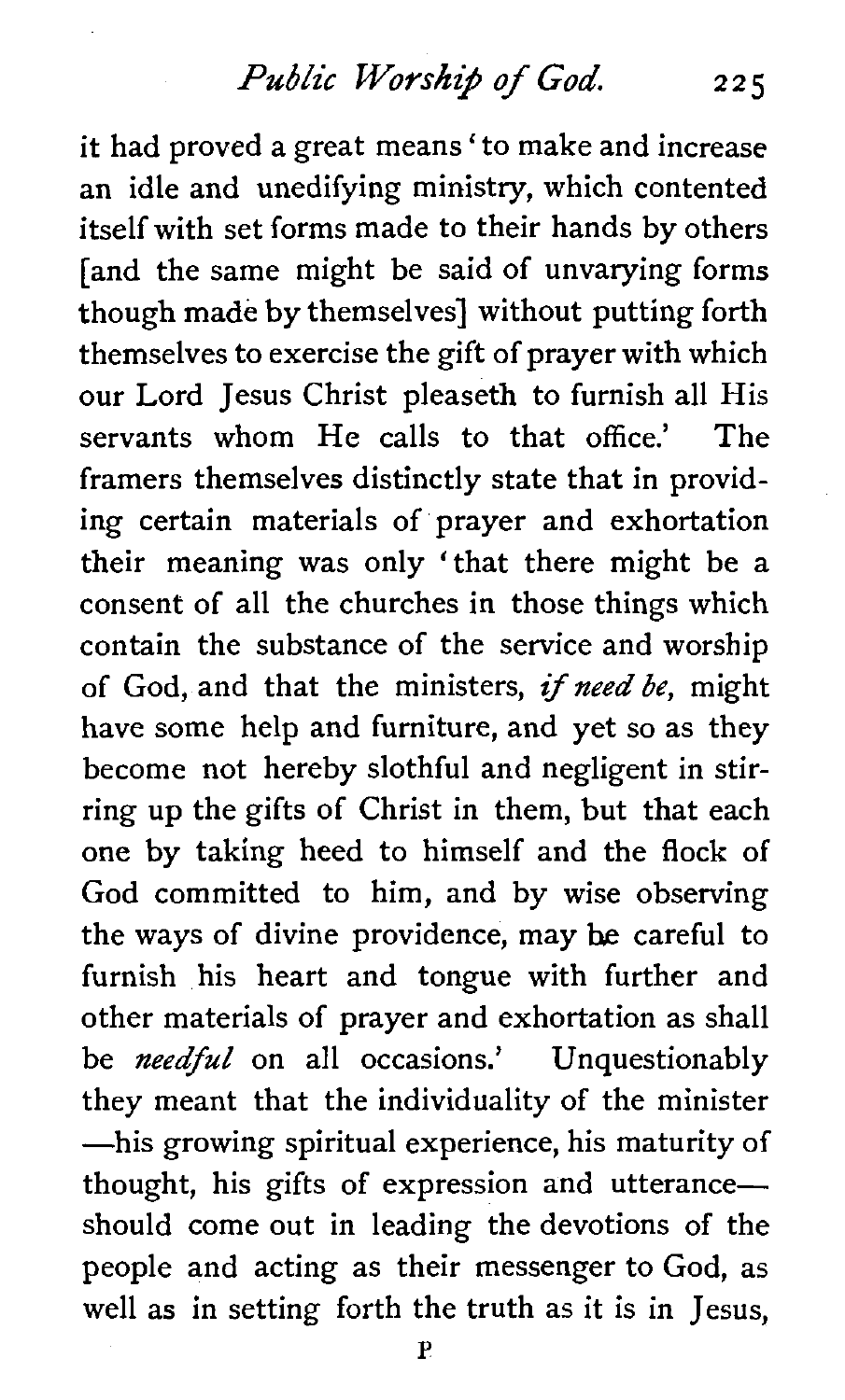and acting as God's messenger to them, and also that the one exercise should be to him matter of thought, meditation, preparation and prayer, as well as the other, in order that he might make full proof of his ministry and commend himself to every man's conscience in the sight of God. No party in the Assembly, it seems to me, went more cordially or persistently in this direction than the Scottish Commissioners. It was but the carrying out of principles they had been led on to assert in  $1637<sup>1</sup>$  and which their Smectymnuan friends<sup>2</sup> had asserted in England in **1641.** The excitement which Laud's foolish action had roused in Scotland still glowed in their bosoms. They heard unmoved the importunate pleading and entreaties of their best friends in the Assembly-Burgess, Calamy, Seaman, Reynolds and Palmer, that if not from regard to their persons, yet from regard to the credit of their ministry and the whole ministry of England, they would consent to leave out from the proposed preface some of the harsher expressions against the old liturgy, and allow it to be laid aside with honour. But they thought the honour of their own country required it should be more strongly condemned than their friends were willing to allow, and Gillespie was so cruel as to tell them that Scotland would not be satisfied

> **1 Row's History, pp. 398-406.**  <sup>2</sup> *Answer to Humble Remonstrance*, *pp. 12-14.*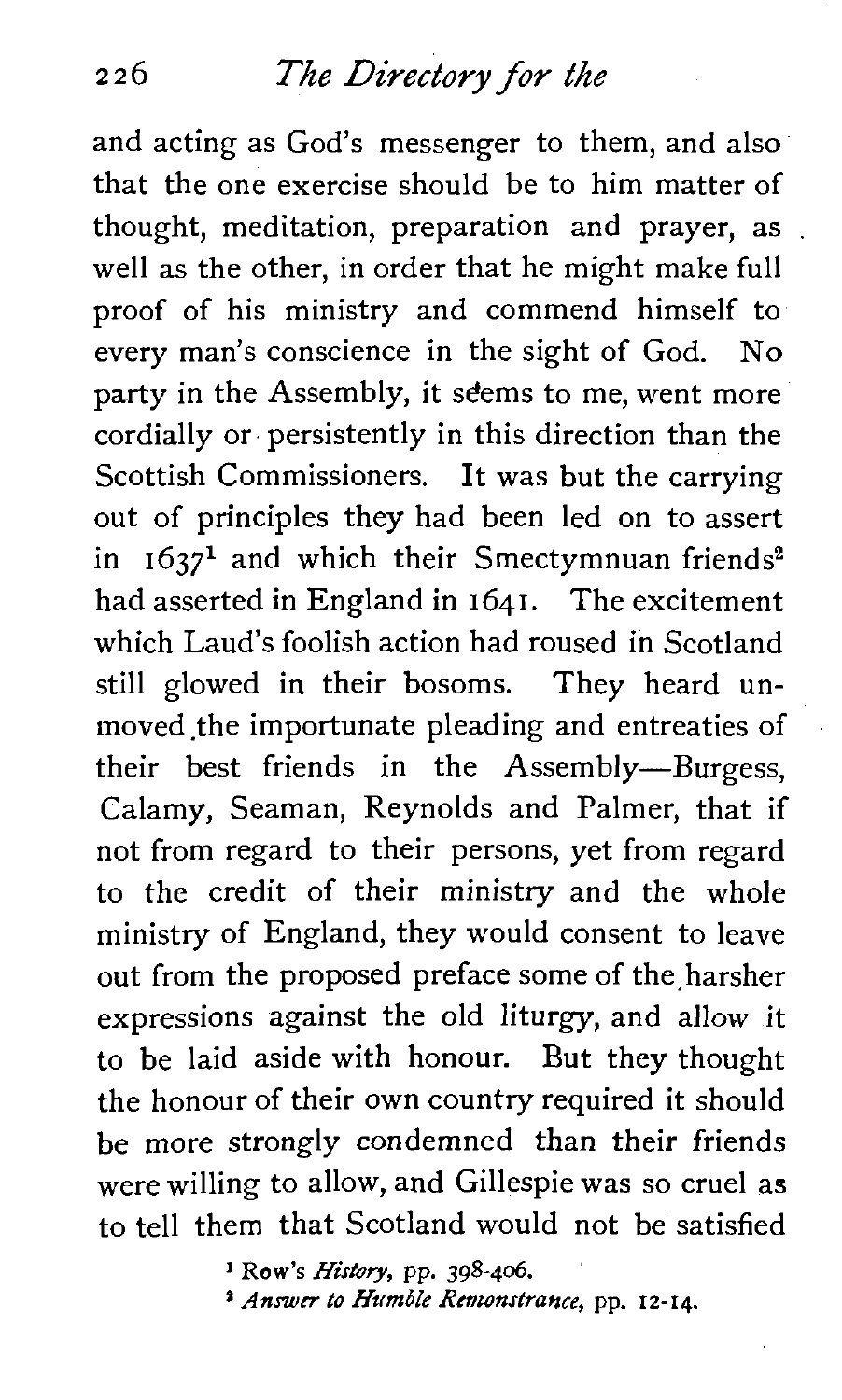with less, and that its ceremonies were not, like those of the law, to be buried with honour, 'but with the burial of the uncircumcised.' Henderson, who had more to do than any other in moulding the sentences<sup>1</sup> I have quoted from the preface into the form they ultimately assumed, seems to have felt that, in the temper in which his countrymen then were, less would not be accepted by them. Gillespie said expressly that 'that man who stirs up his own gifts doth better than he that useth set forms,' and that it was ' good to hold out what is best.' That in this they expressed only the general sentiment of the Church they represented is evident from the Directions for Family Worship issued a few years later by the Scottish General Assembly. ' So many as can conceive prayer ought to make

Neai has it (vol. iii. p. **143)** that several Independents were on the committee which drew up the preface, but an addition had to be made to this Committee. The MS. minutes as well as Lightfoot's Journal, represent the several reports about the preface as given in by Marshall, the Convener of the original committee, or by Henderson who was a member of it, and took the most prominent part in getting the preface into the shape it ultimately assumed. One party, Baillie tells us, purposed 'by the preface to turn the Directory into a straight liturgy ; the other to make it so loose and free that it should serve for little use ; but God,' he says, 'helped us to get both these rocks eschewed.' They had to concede something, however, to both these parties-to the first, the omission of a direct prohibition to turn the Directory into one ordinary form of prayer ; to the second, the change of the words ' concern the service and worship of God ' into ' contain the *substance* of the service and worship of God,' so as to make it clear that the uniformity desired related not to matters of detail but only to those of substantial importance.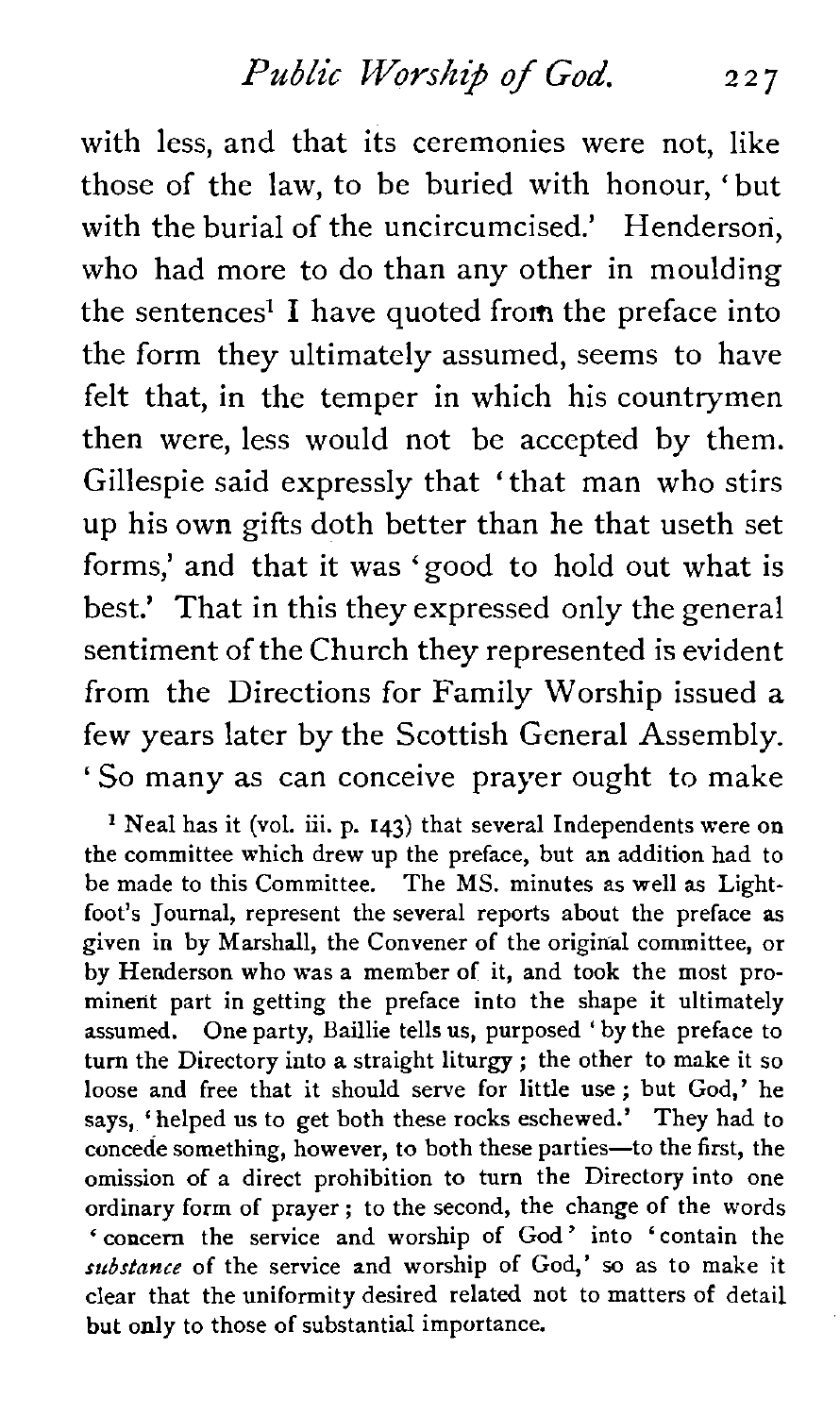use of that gift of God ; albeit those who are rude and weaker may begin at a set form of prayer, but so as they be not sluggish in stirring up in themselves (according to their daily necessities) the spirit of prayer which is given to all the children of God in some measure: to which effect they ought to be more fervent and frequent in secret prayer to God, for enabling their heart to conceive and their tongues to express convenient desires to God for their family.' These directions are markedly similar in thought and expression to those I quoted from the Westminster Directory, and show unmistakeably how the Church of Scotland must have understood these and meant her ministers to carry them out. Yet nothing was further from their intentions than to encourage unpremeditated or purely extemporary effusions, or to represent any fluency in these as the stirring up of that gift which is given to all the children of God in some measure. As I have already said, they intended the exercise of prayer to be matter of thought, meditation, preparation and prayer, equallywith the preaching of the word; and though no doubt they deemed the arrangement of the thoughts, and the bringing of the spirit into a proper frame, to be the most essential parts of the preparation in both cases, they did not mean to prohibit the careful writing of prayers any more than of sermons. Even the Independents, to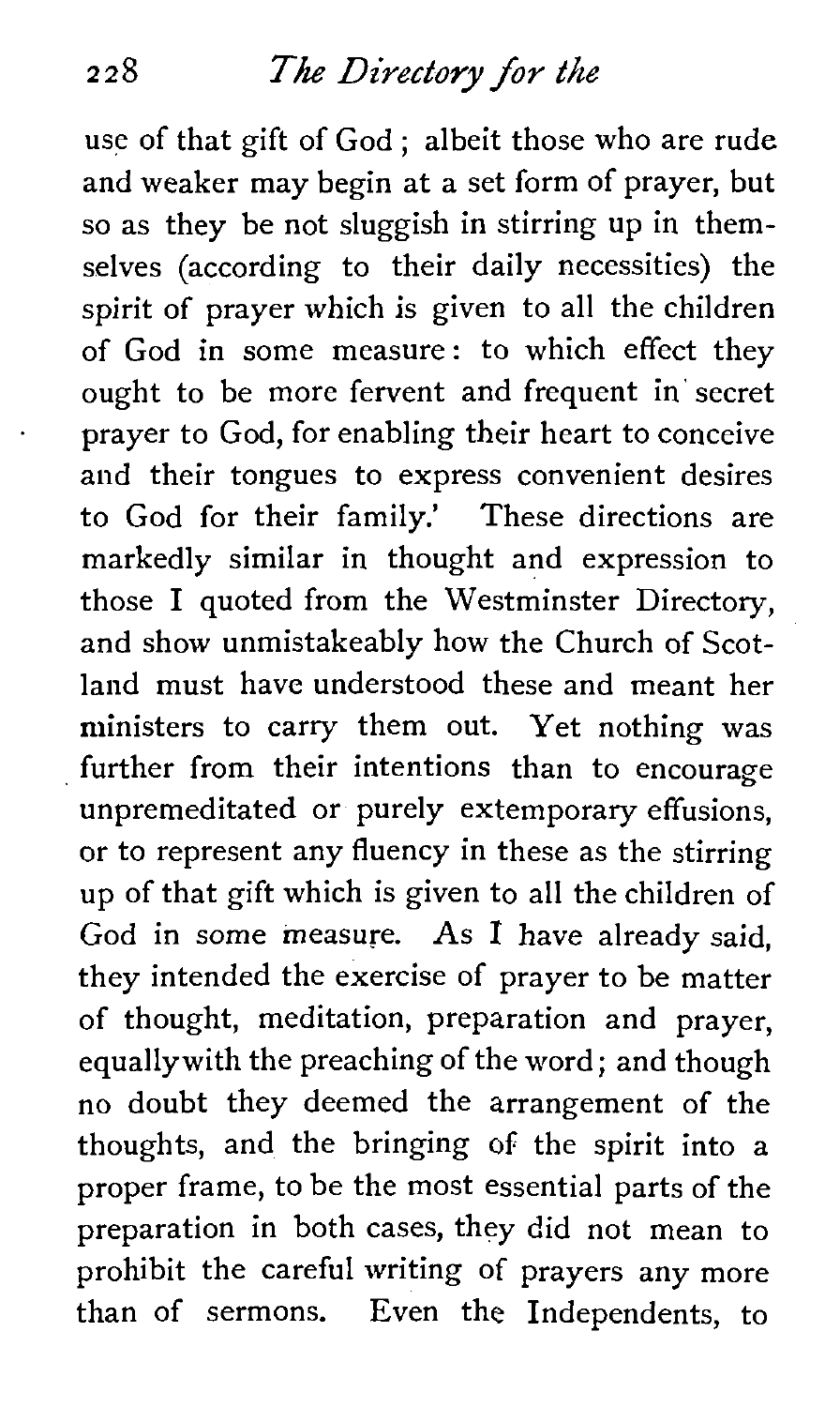*Public* **Worship of** *God.* **<sup>229</sup>**

whom some are too ready to attribute both the excesses and defects of the Assembly, had said in their Apologetical Narration.<sup>1</sup> 'Whereas there is this great controversy about the lawfulness of set forms prescribed, **we** practised *(withut* **condemning**  *others)* what all sides do allow. . . that the public prayers in our Assemblies should be framed by the meditations and study of our own ministers out of their own gifts.. . as well as their sermons use to be.' Nav, their Corvphæus, Mr. Nye, in the most important speech he made in the Assembly when this preface was under discussion, admitted there was a middle way betwixt set forms and extemporary prayers, and said, 'I plead for neither, but for *studied* prayers.'<sup>2</sup> And as he did not himself object to write his sermons, and occasionally in the delivery of them to refer to what he had written.<sup>3</sup> we can hardly suppose that he would have objected to write his prayers as well as to study them. This was the practice of some of the most godly ministers the Church of Scotland has ever had, who, though gifted with readiness of utterance and felicity of devotional expression, and satisfied if in their more private ministrations they could arrange their thoughts and prepare their hearts, yet in the stated services of the sanctuary made conscience of

<sup>&#</sup>x27; **P. 12.** 

**MS. Minutes of Assembly, vol.** ii. **f. 287.** 

**Preaching in Edinburgh, 'he read much out of his paper book.'**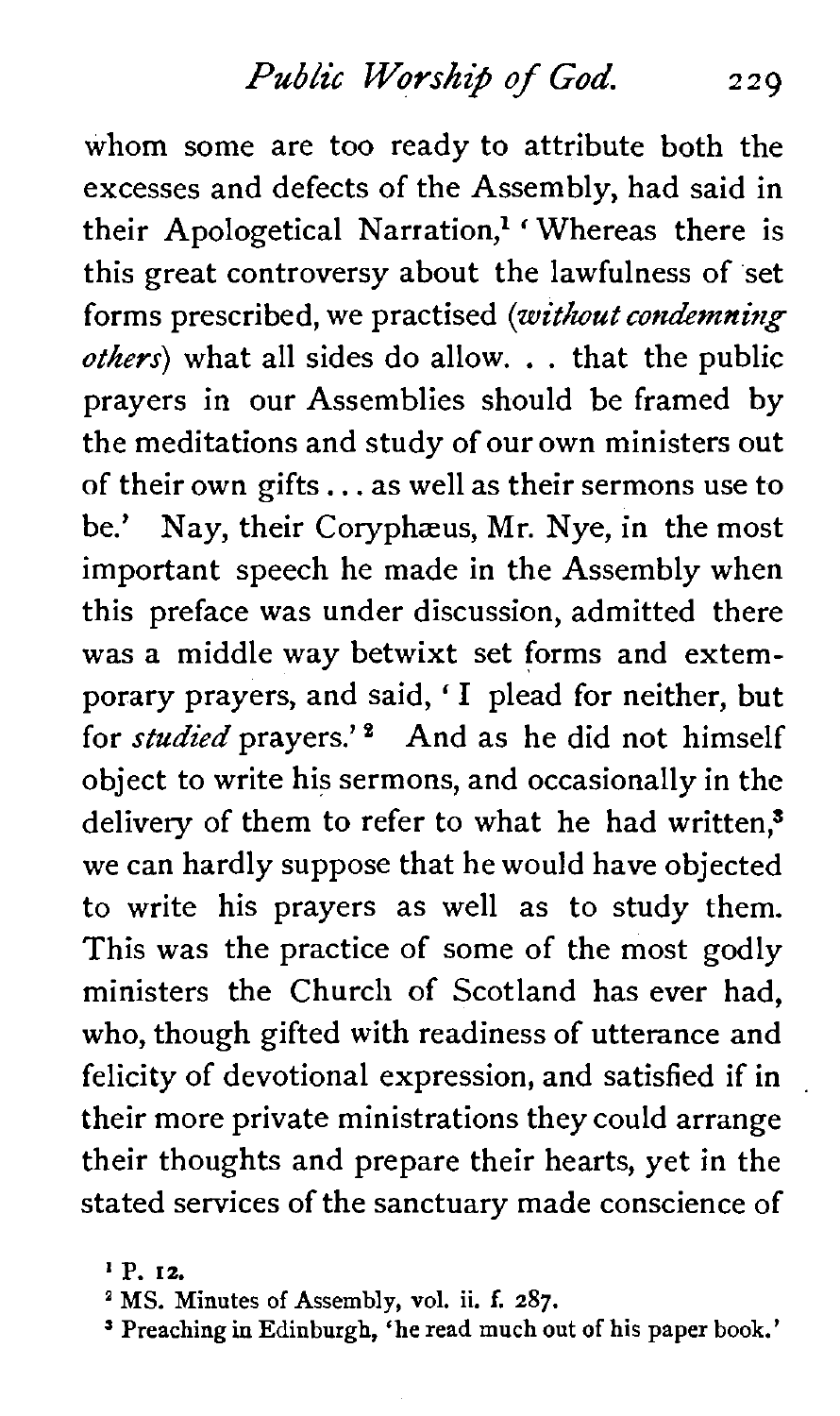writing down beforehand the substance of their prayers as well as of their sermons, though they were no more in the habit of reading the latter than the former. I have by me one of the commonplace books of John Willison of Dundee which shows that this was his usual practice even when far advanced in life. And Dr. M'Crie, the most intelligent and uncompromising defender of nonliturgical worship in later times, has not hesitated to say in explanation of this preface, ' It does not follow from our not praying by a set form that we must pray extempore. Presbyterians *at least*  require premeditation and study in prayer as well as in preaching, and disapprove of mere extemporary effusions in the former as well as in the latter.' It is only by attention to this, and to the earnest counsels of the preface to our Directory, that they should be careful thus to furnish *both heart and tongue* for the services of devotion ; that men of average ability and spirituality can hope to do justice to the system of free prayer therein encouraged, and to enable their people to reap from it the full spiritual benefits it was meant to confer. And were they only more careful and conscientious in doing this we should hear less about the necessity of changing our form of service, and have it more frequently acknowledged, as it has been by our beloved Sovereign in the Journal of her Highland life, that the simple fervent prayer of a Scottish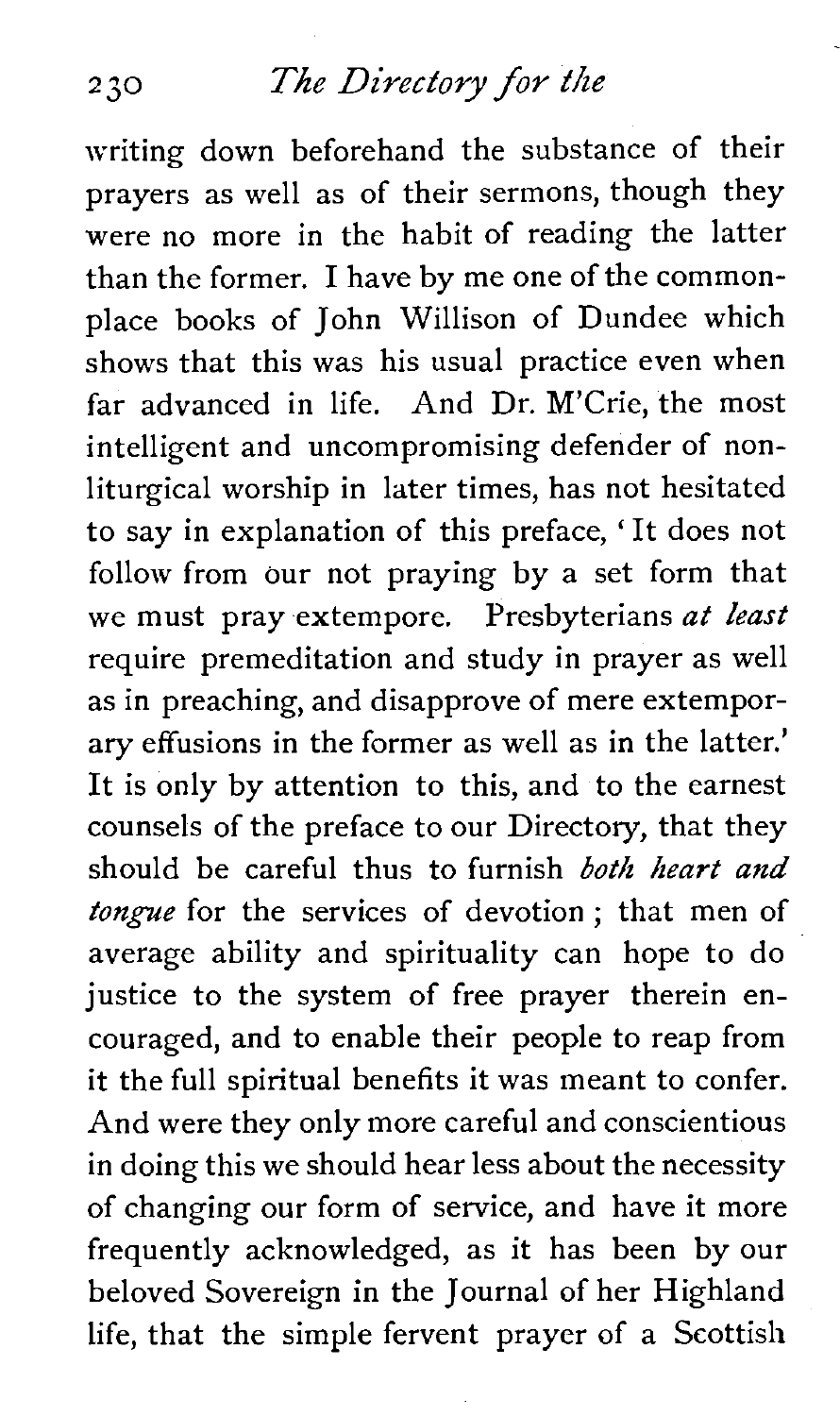*Public Worshz/* **of** God. 231

minister may touch a chord in the heart which the grandest liturgy had left unmoved.<sup>1</sup>

I know of no formulary of the same sort which is so free from minute and harassing regulations as to postures, gestures, dresses, church pomp, ceremonies, symbolism, and other 'superfluities,' as Hales terms them, which 'under pretext of order and decency ' had crept into the church and more and more had restricted the liberty and burdened the consciences of its ministers. I know of none in which, throughout, so clear a distinction is kept up between what Christ and his apostles have instituted, and which may be regarded as imperative in Christian worship, and what has been authorised or recommended or permitted,under the rules of Christian prudence, by later and fallible church authorities, and the observance of which therefore is to be required or recommended or allowed, if at all, with greater reserve as well as with more consideration for the scruples even of weaker brethren. As has been well said, ' The obligation to a practice is not the same when it is described as necessary, requisite, expedient, convenient,' lawful, or sufficient, or when it is directed, advised, or recommended, nor finally when it is provided 'in one place that the minister is to, or shall, in another

**'The second prayer was very touching** ; **his allusions to us were so simple, saying after his mention of us,** " **Bless their children." It gave me a lump in my throat, as also when he prayed for the dying, the wounded, the widow and the orphans.'**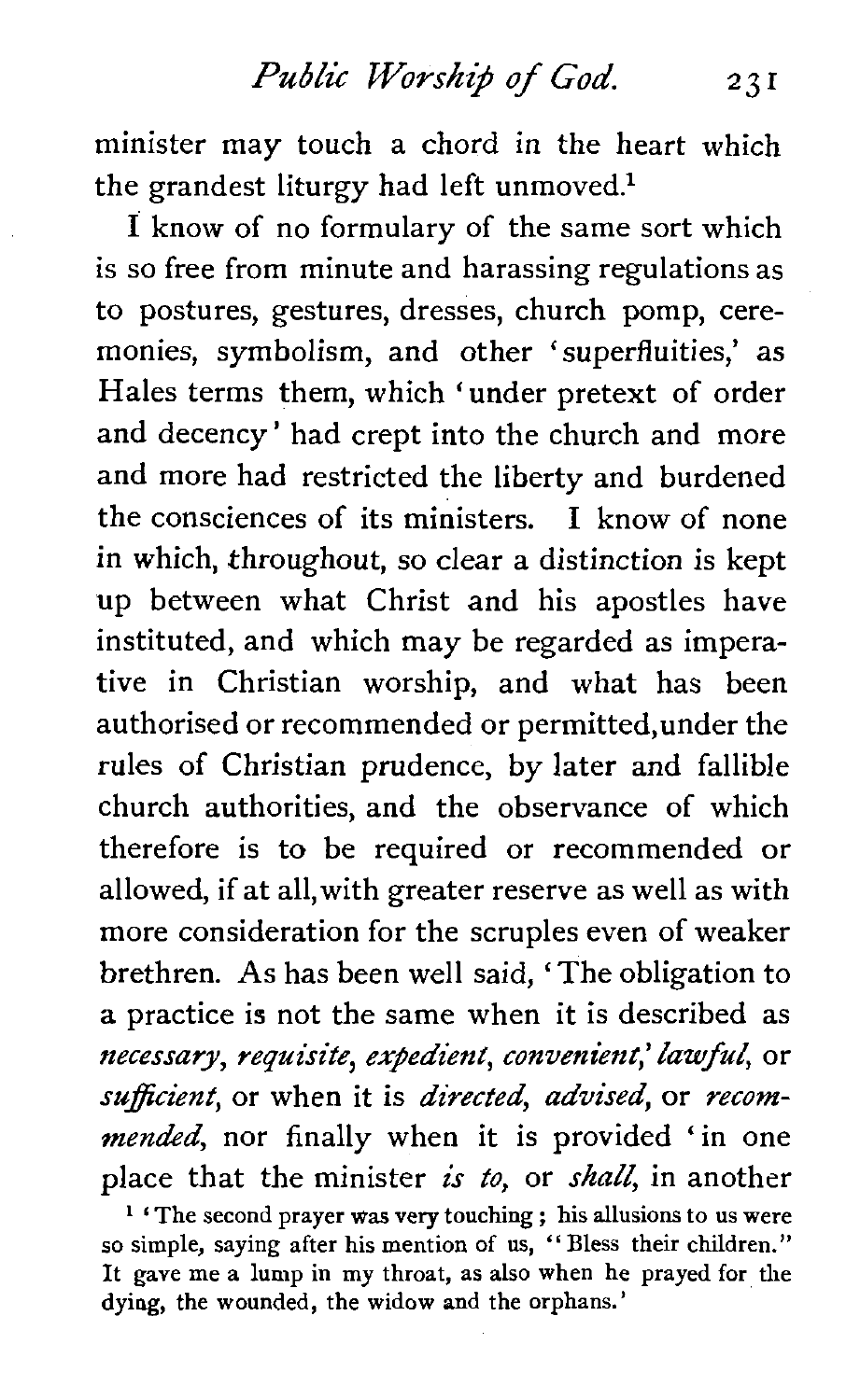**may,'** or in another *let* him, 'do such and such things.'

The tolerant purpose of those who framed it is fully expressed in their letter to the Scottish General Assembly of  $1645$ , in which they say, 'We have not advised any imposition which might make it unlawful to vary from it in anything; yet we hope all our reverend brethren in this kingdom and in yours also, will so far value and reverence that which upon so long debate and serious deliberation hath been agreed upon in this Assembly. . . that it shall not be the less regarded and observed. And albeit we have not expressed in the Directory every minute particular which is or might be either laid aside or retained among us as comely and useful in practice ; yet we trust that none will be so tenacious of old customs not expressly forbidden, or so averse from good examples although new, in matters of lesser consequence, as to insist upon their liberty of retaining the one or refusing the other because not specified in the Directory.' The materials for prayer and exhortation provided in the Directory were not meant by its framers, as they explain in the preface, to do more than supply help and furniture, of which the officiating minister might avail himself. It was said indeed by Mr. Marshall, when he first brought in the part relating to the ordinary services for the Lord's day, that it did 'not only set down the heads of things but so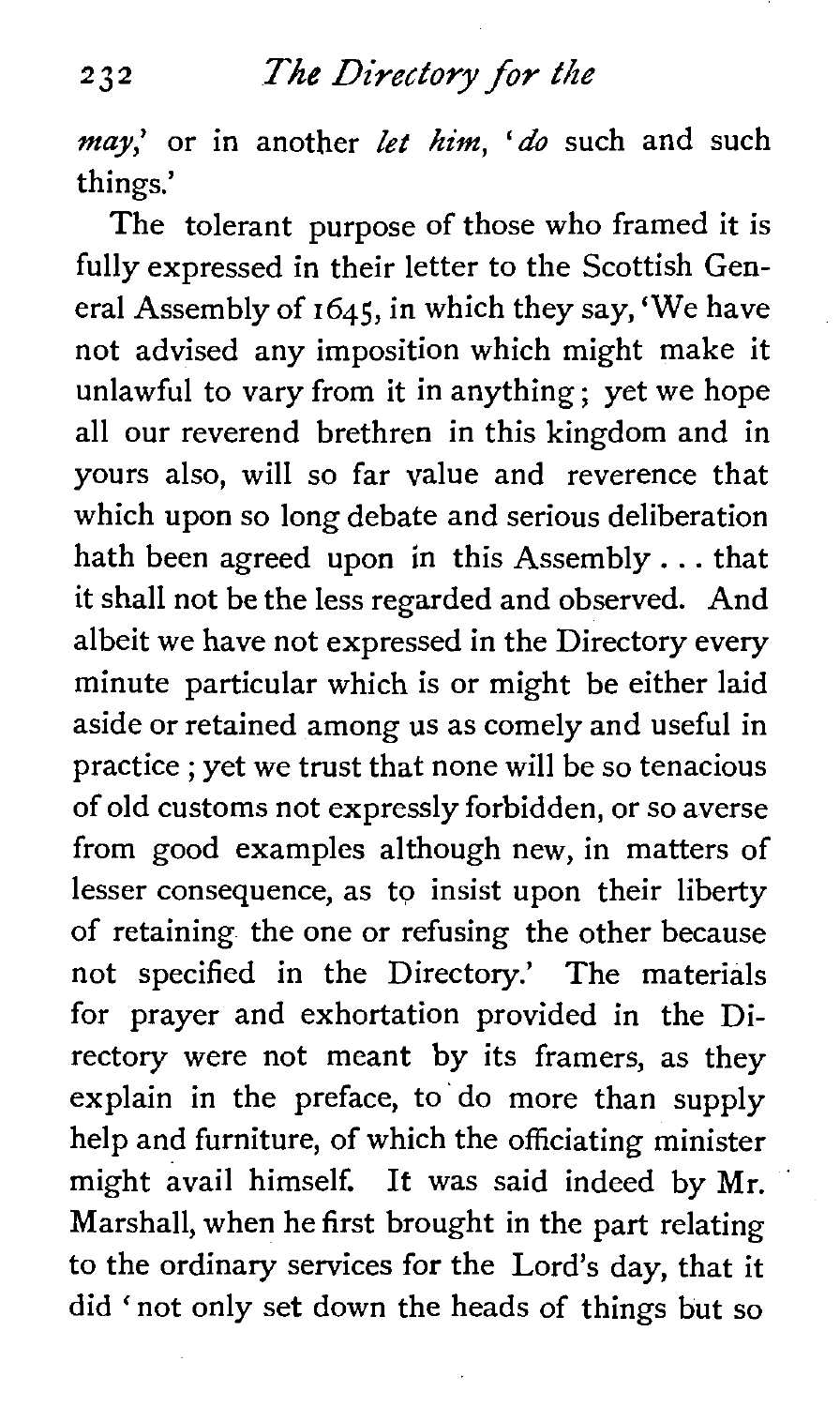*Public Worshz/* **of** *God.* **233** 

largely, as that with the altering of here and there a word a man may mould it into a prayer.' But when reminded of this some months afterwards. when he brought in the first draught of the Preface bearing a statement that this was not intended, he said, 'Some such expression did fall from my mouth ; I said as one reason why it was so large, here he might have such furniture as that with a little help he may do it. But 'there is no contradiction to say that we do not intend it. It is not a direct prohibition.' (MS. Minutes, vol. ii. f. 286 b.) In other words, those who conducted the ordinary services were not directly prohibited from turning the materials furnished to them into an unvarying form of prayer, keeping as near to the words of the Directory as they could ; but at the same time they were not only not restricted or counselled to do so, but they were counselled and encouraged to do something more, according to their ability and opportunities. The materials provided for the ordinary services of the Lord's day are no doubt much fuller than those provided for special and occasional services, and, being meant for the guidance of young preachers as well as of ordained ministers, they required to be so. But I confess that the more I examine them, the more I am satisfied that even they were meant to be expanded, and required to be so in order to bring out their real value, and their adaptation to the purpose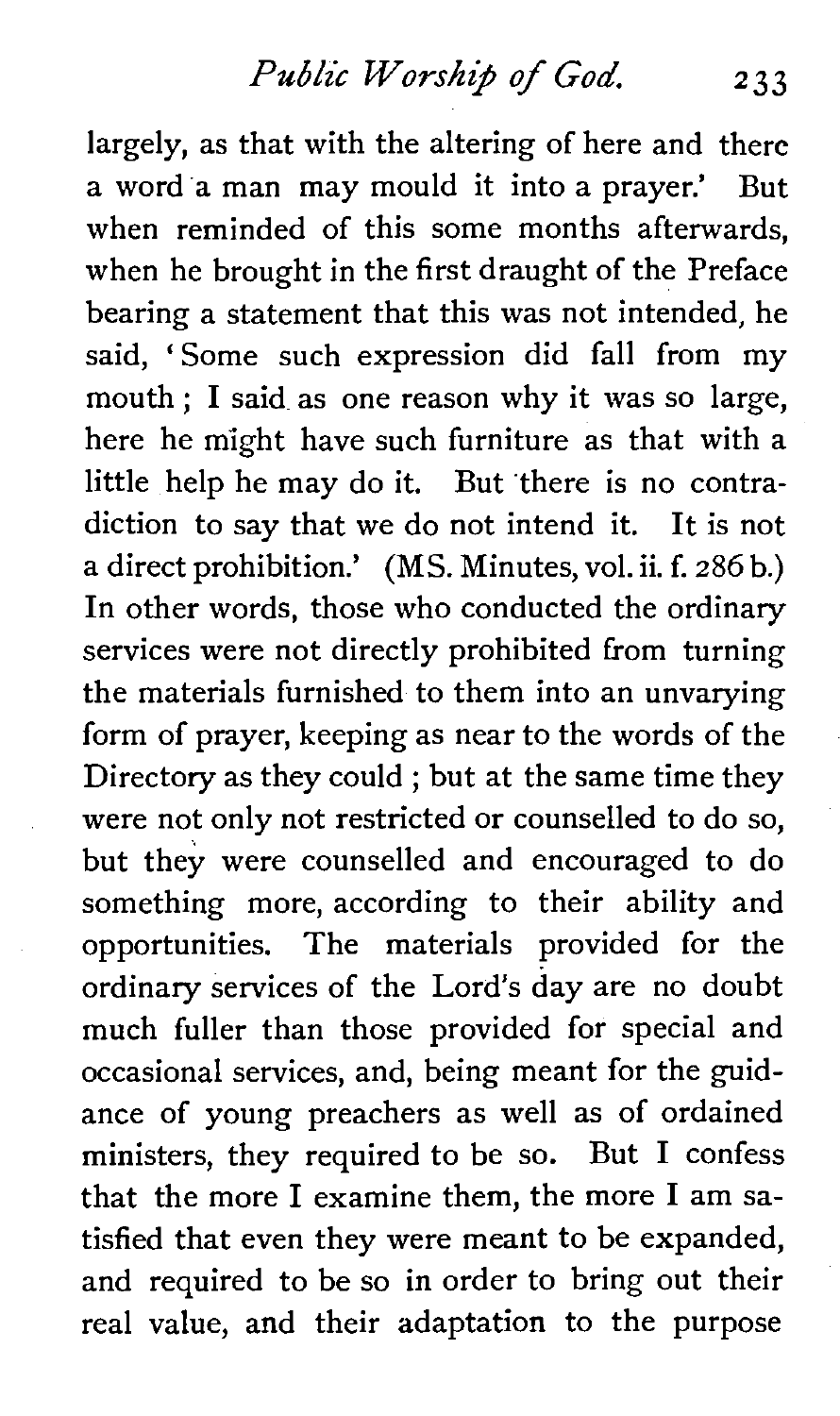they were meant to serve. They are so packed with matter, that their full significance cannot otherwise really be brought home to the heart and conscience, nor would they without such expansion have satisfied the eager craving for lengthened services which had then set in. Much more is this the case with the occasional services and especially with those for the administration of Baptism and the Lord's Supper. In this last particularly only the barest outline is given both of the exhortations and of the prayers. The materials of the preliminary exhortation supply the outlines of one of the most complete and impressive addresses to be found in any of the Reformed Agenda ; and feelingly expanded, as men like the late Dr. Crawford were wont to expand them, could not fail to be most refreshing to every spirituallyminded communicant. They have been collected from various sources, and, like the materials of the prayers, they show that the draft of the Scotch had passed through English hands, and been greatly improved and enriched by doing so. The verbal coincidences with 'the former liturgy' both in the exhortations and prayers are too many and too marked to be accounted for in any other way, and it is the highest commendation of this part of their work that it has fused into one so much of what was best in the Knoxian and the Anglican Communion Offices. The materials of the Consecration Prayer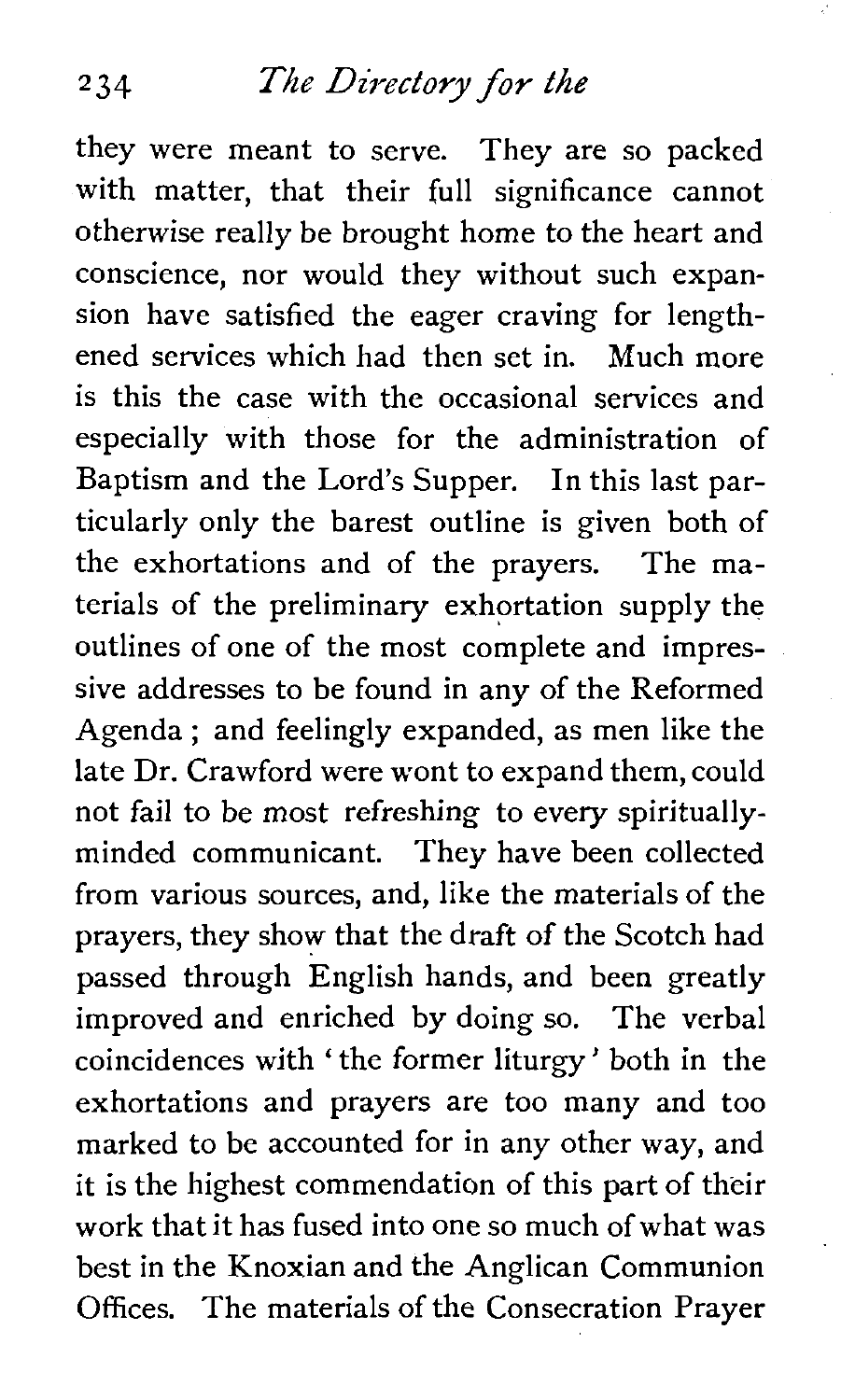#### *Public Worship* **of** *God.*  235

are taken mainly from that in Knox's Book of Common Order, which rises so immeasurably above the other prayers in his Book. But the last part of that, as well as the materials of the concluding thanksgiving, shows more affinity with English forms.<sup>1</sup> and tends to make this Directory more complete in all that such a service should embrace than any similar office either in the reformed or the ancient church. The Communion according to the Directory was frequently to be celebrated, but it was left to the minister and elders of each congregation to determine how frequently it should be so-regard being always had to their comfort and edification therein. In England, in those times of revival, it was not uncommon that the Communion should be administered monthly<sup>2</sup> in Presbyterian and

<sup>1</sup> Even with the earlier Edwardian form. The words of the prayer in it ' with thy Holy Spirit and word vouchsafe to bless and sanctify these thy gifts and creatures of bread and wine, that they may be unto us the body and blood of thy most dearly beloved Son Jesus Christ,' along with those in the exhortation preceding, 'for us to feed upon spiritually,' 'we dwell in Christ and Christ in us, we be made one with Christ and Christ with us,' reappear in slightly modified form in the Directory: ' tovouchsafe his gracious presence and the effectual working of His Spirit in us and so to sanctify these elements both of bread and wine and to bless his own ordinance that we may receive by faith the body and blood of Christ crucified for us and so feed upon him that he may be one with us and we with him, that he may live in us and we in him and to him.' Probably we owe these and other approximations to the English Communion Office to Dr. Burgess, to whom the final revision and transcription of most of the Assembly's formularies was intrusted. He had copies of both liturgies of Edward **VI.** 

' Blessed be God, we have now our Christian new moons and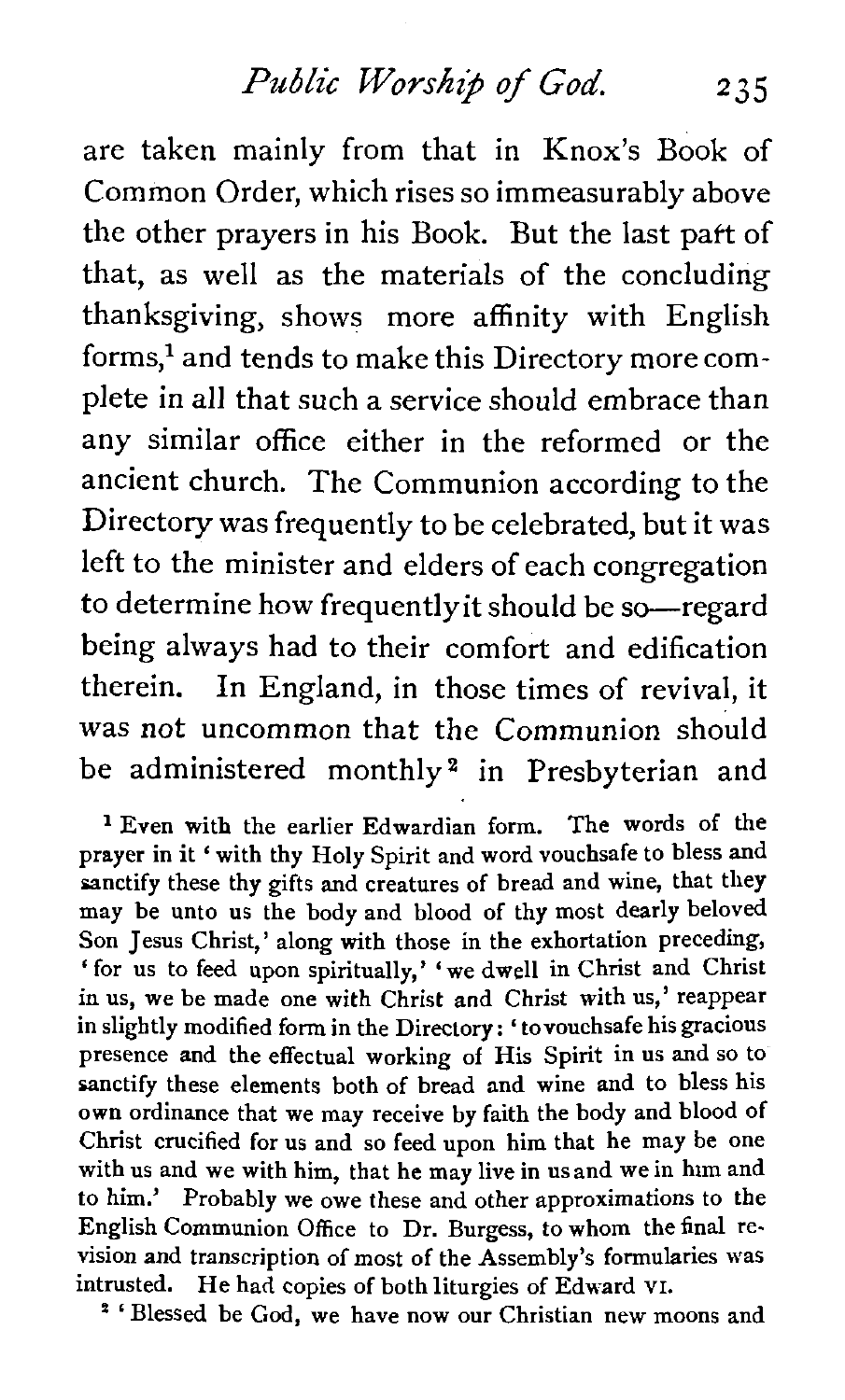weekly in Independent congregations. In Scotland all attainable evidence tends to show that it was administered much more rarely, though even then the practice had begun of the more pious of the people resorting to the Communion when celebrated in neighbouring parishes as well as in their own. In some parishes during the painful contentions between engagers and non-engagers, and between resolutioners and protesters, the celebration of the communion was intermitted for two or three years. It is sad to think that men like Blair, Rutherfurd, and Wood should have made their differences in such minor matters a plea for withholding from the congregation of St. Andrews the comfort of this ordinance for more than a year.

Perhaps Scotland was not unprepared for the changes which the substitution of the Directory in place of the Book of Common Order involved. Those changes were not so great as some imagine. Free prayer,which from thefirst had been permitted and encouraged, and had latterly, if Calderwood is to be trusted, become general, was now made imperative on the minister, but 'help and furniture' in the various exercises were provided ; and that

evangelical feast of trumpets. We have not only our monthly sacrament feast to refresh our souls withal in most of our congregations . . . but our monthly fasts in which the word is preached, trading ceaseth, and sacrifices of prayer, praises, and alms are tendered up to God.'-Preface to Calamy's Sermon, **23d'** February 1641. The disputes as to discipline led to less frequent celebration.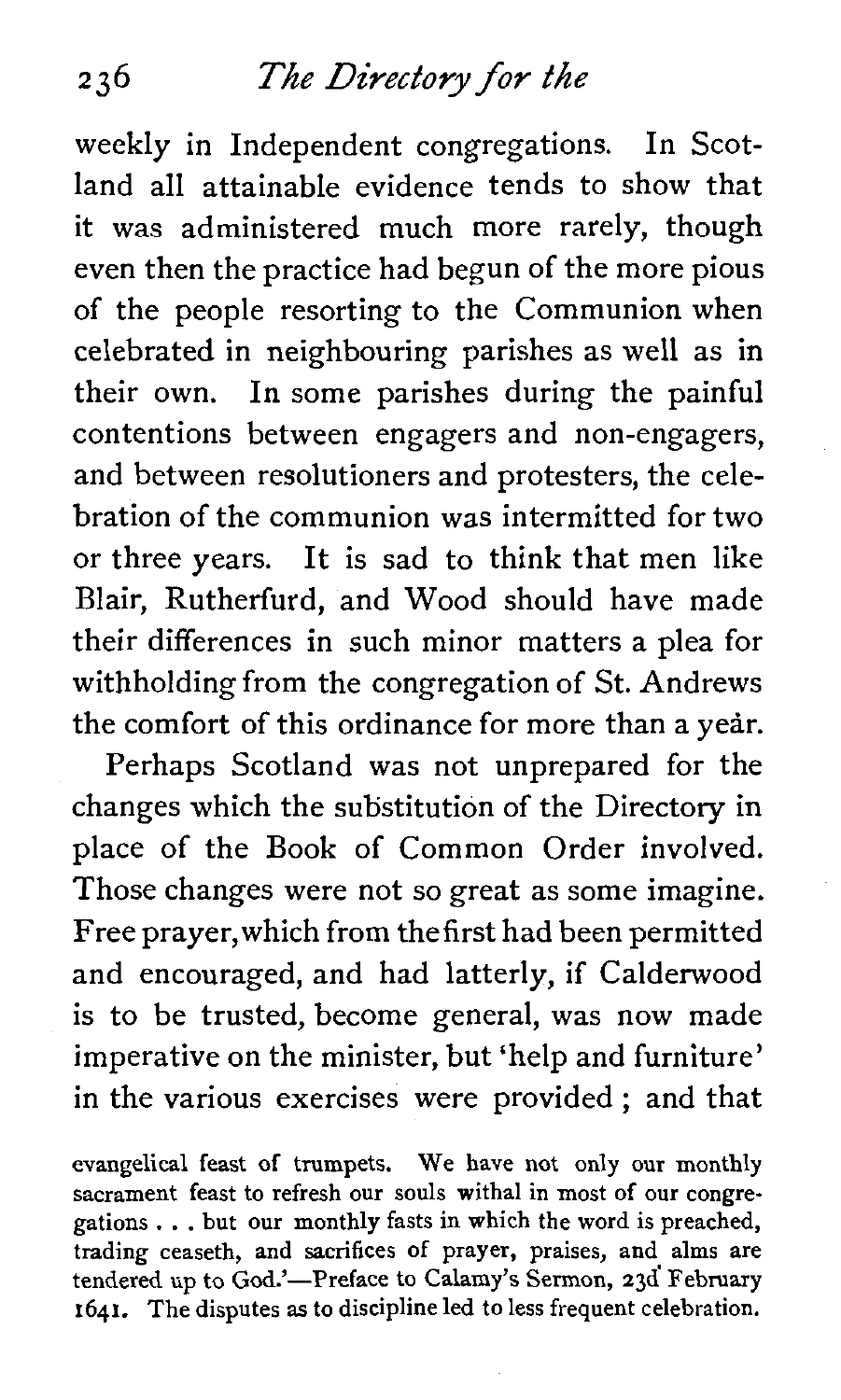no one should imagine that encouragement was thus meant to be given to ministers to engage in the public services of the sanctuary in the perfunctory manner Dr. Hammond has described, it is directed that each one 'be careful to furnish his *heart and tongue* with further or other materials of prayer and exhortation as shall be needful on all occasions.' But in England the case was far otherwise. Even inside the Puritan circle, there were not a few who would have preferred to amend rather than ' to lay aside the former liturgy,' and many more of the wisest and best, who, though their own leanings may have been in favour of a more thorough reform, knew how hard it would be to persuade a large part of the nation and of the ministry to accept it, and felt how greatly it would add to the difficulty of the task of preserving unbroken the religious unity of the nation, to proscribe that to which so many were attached by most hallowed associations and tender memories. Even the ministers generally were not nearly so well prepared for the change as those in Scotland. Dr. Hammond<sup>1</sup> makes merry over what he supposes was an ingenious device, under pretence of supplying ships which wanted a minister, to help all such idle mariners in the ship of the Church. This was a little treatise issued within two months after the Directory was published, and entitled 'A

<sup>1</sup> View of the New Directory, etc., p. 80.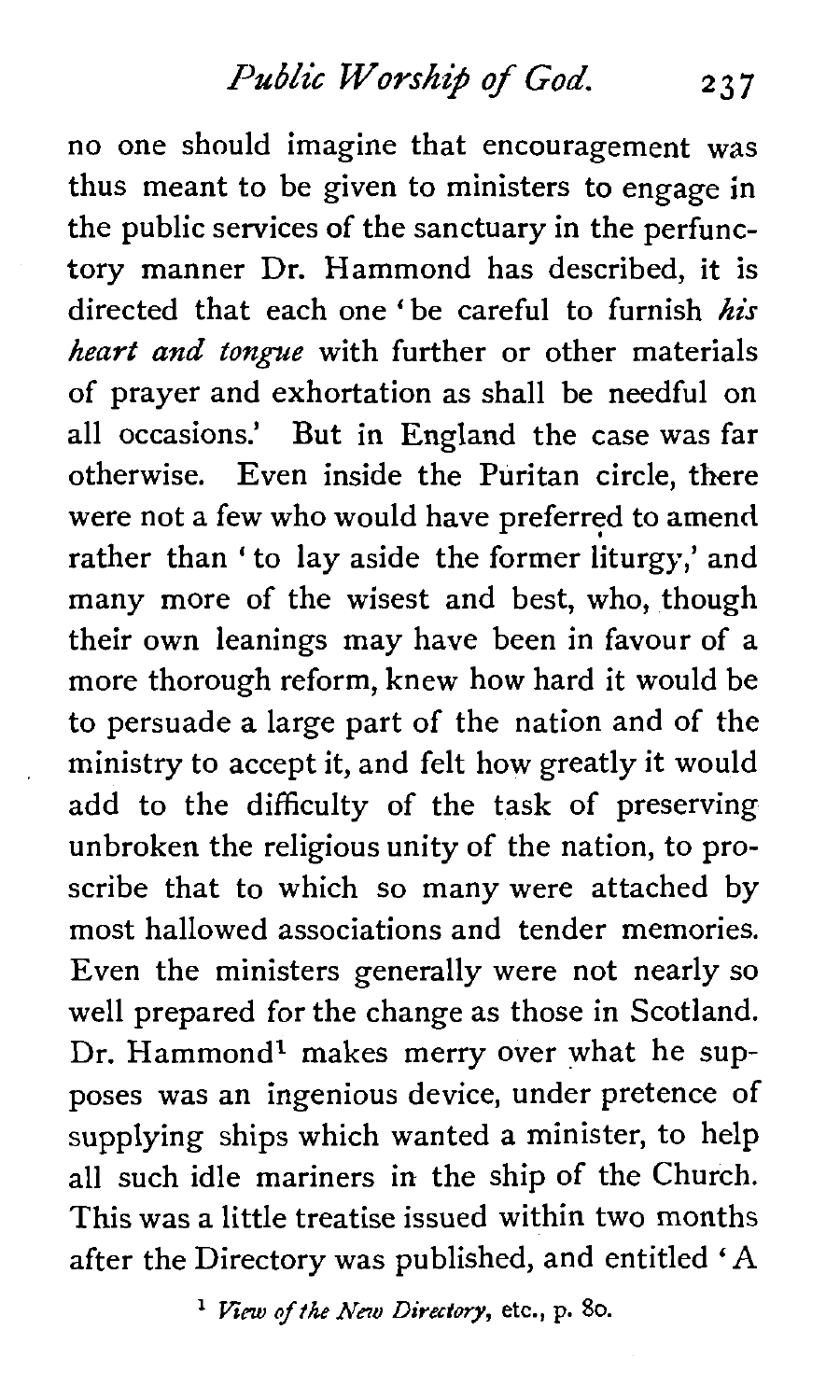supply of prayer for the ships of this kingdom that want ministers to pray with them, agreeable to the Directory established by Parliament, published by authority; London, John Field,  $1645.$ '-(E. 284, No. 16.) Such a treatise might have been as honestly issued by the Assembly at that time as the volume of 'Prayers for the use of soldiers, sailors, colonists, and sojourners in India and other persons at home and abroad, who are deprived of the ordinary services of a Christian ministry' was by the Church of Scotland in our own day, and with as little intention of encouraging an idle and unedifying ministry. But I rather incline to think the ' device ' may have been a device of the enemy to burlesque their work. I cannot find any authority given by Parliament or the Assembly for the publication, and the preface or reason assigned for the work seems to me to be written in a somewhat serio-comic vein. It appeared in May and it was not till August that the Parliament took steps to enforce their ordinance as to the old liturgy.

Probably the most remarkable and not least useful part of this formulary is the section ' Of Preaching the Word.' This was a subject not usually handled in such treatises, but it was one to which Puritanism from the first attached great importance, and to which all who hold the prophetic or evangelistic in opposition to the sacerdotal theory of the Christian ministry attach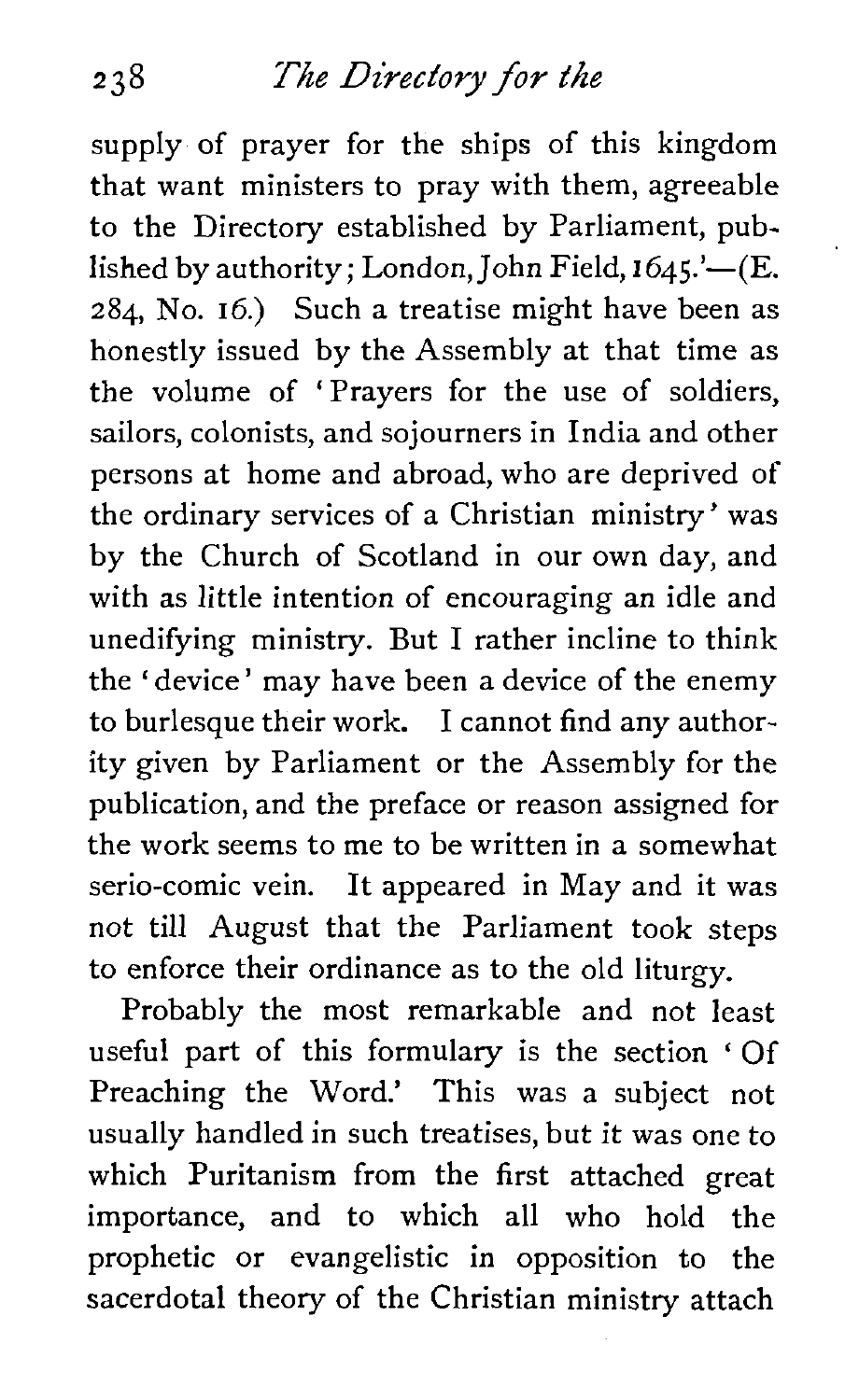*Public Worship* **of** God. **2** 39

great importance still. The Puritans mourned over the paucity of preaching ministers in the Church in the reigns of the Tudors and Stuarts, and pleaded with the authorities in Church and State to take further securities for the efficient performance of their function by every parish minister. They did what they could in an unofficial way, by their prophesyings and conferences, to quicken their brethren to a sense of duty in this matter. To train them for it was one of the first objects to which they directed attention when their day of prosperity came round, and at which they laboured with a perseverance and intensity only to be accounted for by the deepest sense of its importance to the well-being of a reformed church. Not that they overlooked catechising or any means of elementary instruction, as Dr. Hammond would insinuate (for their whole history shows how earnest and successful they were in these), but that they held that even such work could not be efficiently carried on so as to promote the real quickening of the lapsed and uneducated masses by mere mechanical drill in the words of a catechism and without constant recourse to that simple expository teaching, and personal application which Archbishop Laud and his party had discouraged, but which no authority now-a-days would dream of prohibiting. Even in Cartwright's Directory, prepared in the previous century, special attention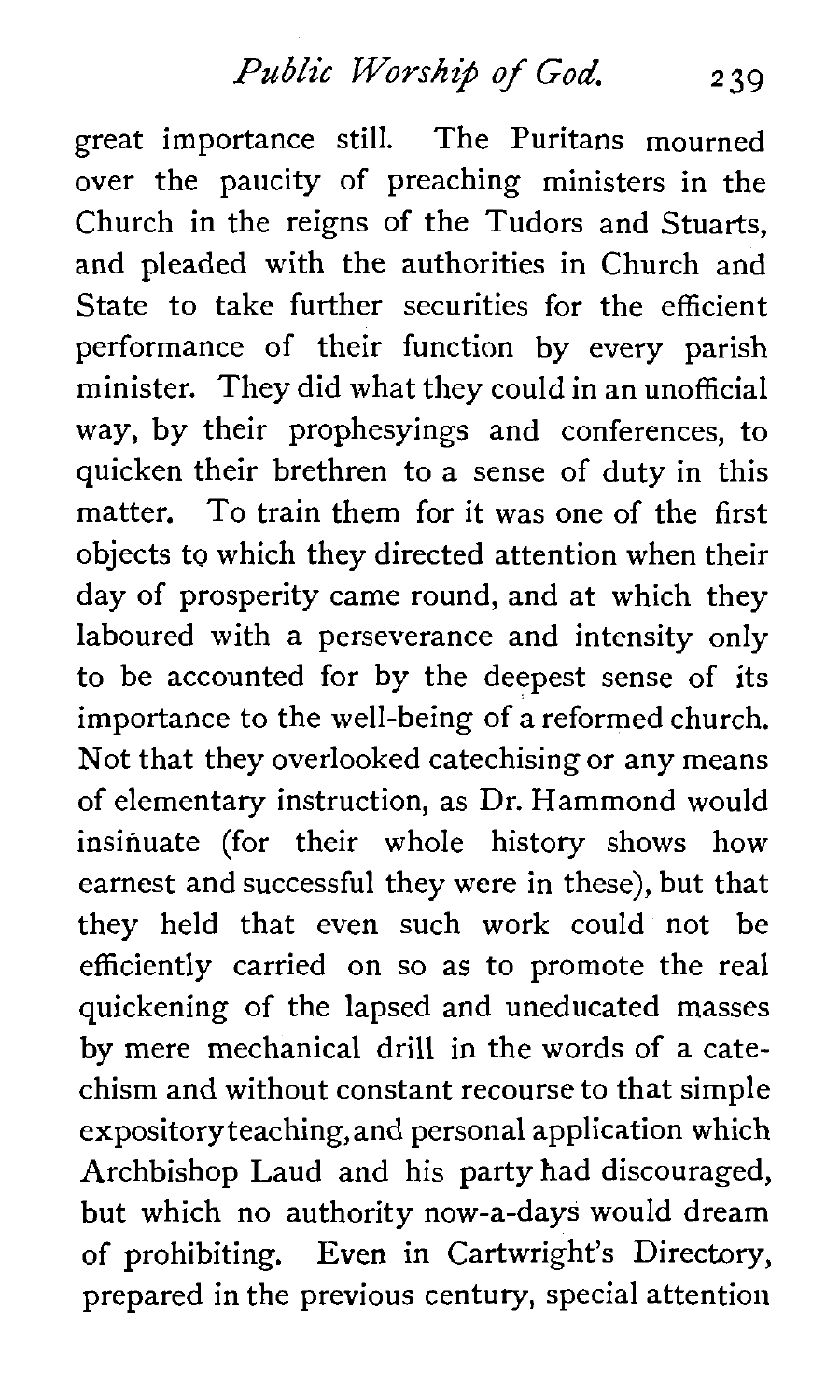had been drawn to the subject of preaching and some wise counsels given respecting it. But in this formulary, drawn up in the heyday of Puritanism, we have from the hand of one of the greatest masters, and revised by the ablest of the school, a summary of their thought and experience on a subject which they had made peculiarly their own, and on which if on any they may claim to give counsel still. Dr. Hammond disparages even this, but Mr. Marsden says of it :<sup>1</sup> ' Every sentence is admirable. So much good sense and deep piety, the results of great and diversified experience, and of a knowledge so profound, have probably never been gathered into so small a space on the subject of ministerial teaching. It is one that has received attention in successive ages from teachers of different schools and of various tastes and habitudes of mind. . . . But a brief chapter of four pages here comprises an amount of wise instruction which will not readily be found elsewhere. The Divines of Westminster were among the masters of this sacred art; whether we estimate their power by the enthusiasm of their crowded congregations, by the better test of their writings and printed sermons, or by the still higher touchstone of permanent success, . . . in turning sinners from the error of their ways, in edifying the church and fitting men for God. After a variety of lessons

**l** *Later Puritans,* **pp.** 88, 89.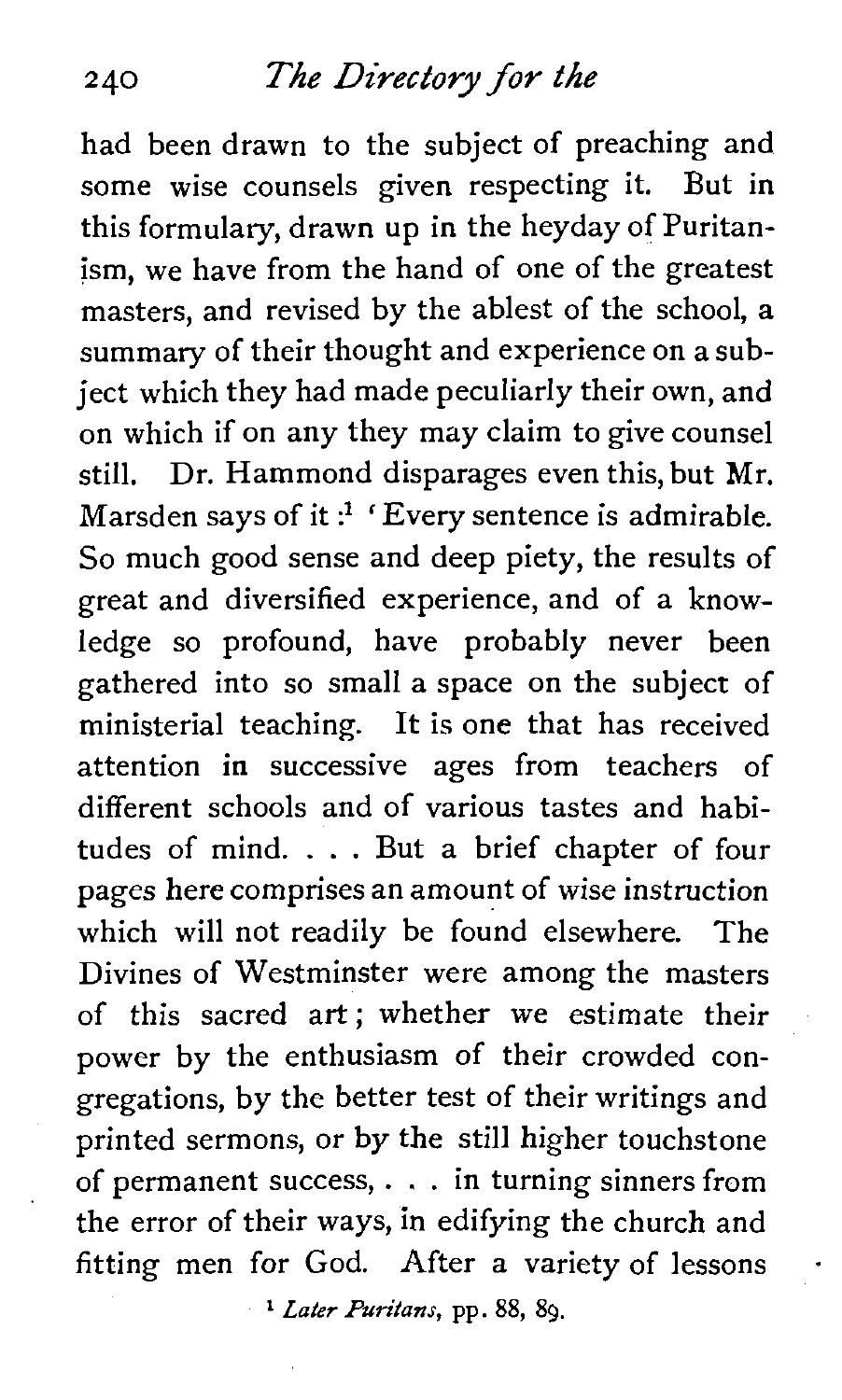*Public Wo~rhip* **of** *God.* **241** 

marked by great judgment and good sense . . . they conclude with a series of admonitions to the preacher to look to the condition of his own heart, and to keep alive the flame of love and holiness within.' In the copy of the Directory which belonged to Immanuel Bourne the first part of this section is carefully and minutely subdivided and annotated, and special attention is directed to the sentence which counsels the preacher still to seek for further illumination of God's Spirit by prayer and a humble heart, ' resolving to admit and receive any truth not yet attained whenever God shall make it known to him.'

During the summer and autumn of 1644, while the Assembly and the House of Commons were so busily engaged in adjusting the Directories for Ordination and for Public Worship, the House of Lords had been occupied with the trial of the Archbishop of Canterbury. For more than three years he had been kept as a close prisoner in the Tower. Friends had urged him to escape while he was so long neglected, and had offered to aid him in doing so. But he had resolved calmly to abide the issue. From week to week during the greater part of this anxious year the old man came before the peers leaning on his staff, and it is said attired in black gown and cap, and yet even so not always respectfully treated by the populace. Ably and resolutely did he defend himself from the various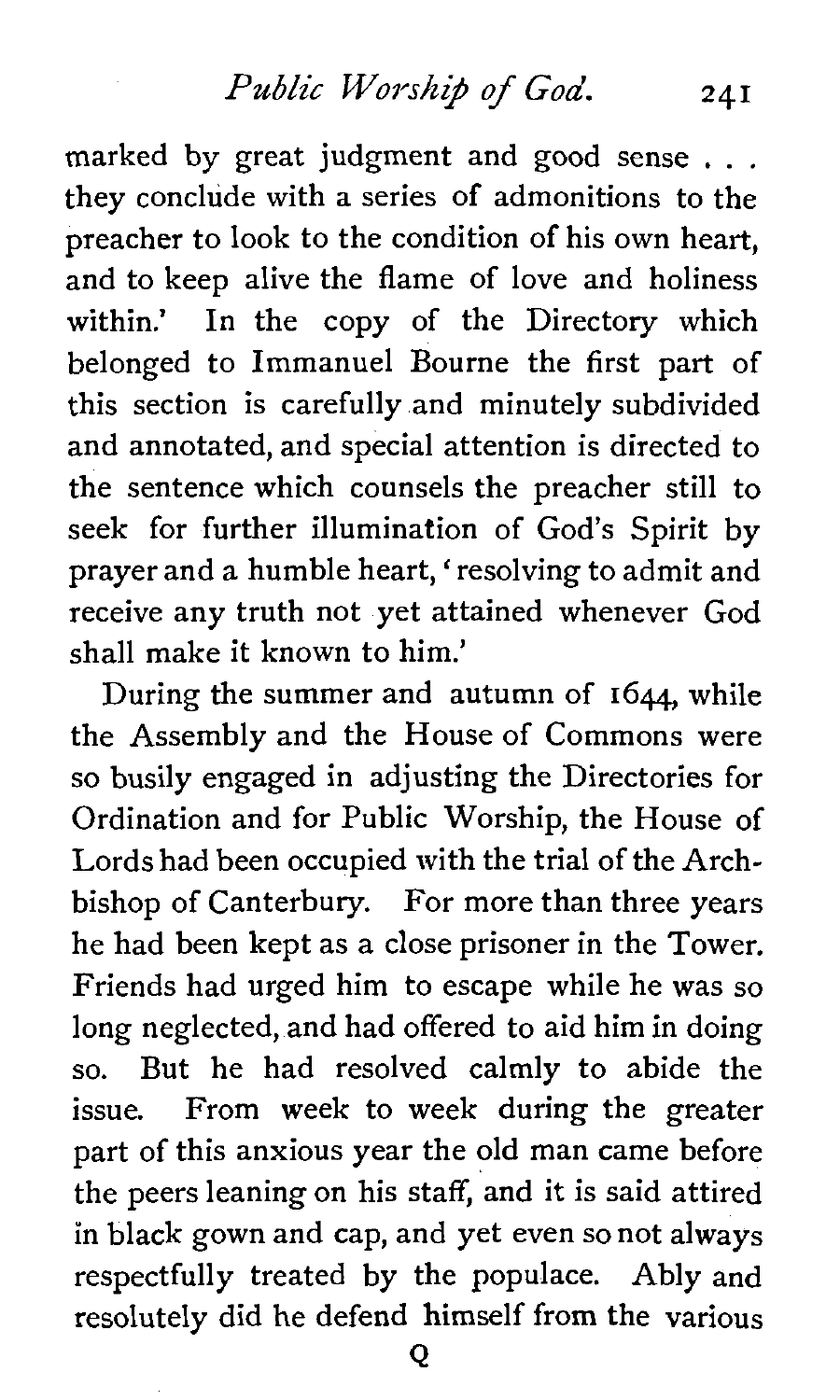charges brought against him, and the peers hesitated to adjudge his offences treason. But as in the case of Strafford a bill of attainder was at length brought in and finally passed on 4th January **1644-5.** Even his opponents must confess that nothing in life became him like the leaving it.' **A**  pardon from the king in his favour was produced to the Houses, but it was disregarded by them. His petition, touching yet dignified, that in consideration of his age and calling, his sentence might at least be commuted, was also disregarded, and it was only after a second application that the House of Commons acceded even to his modified request that the manner of his death should be changed, and he should not be hanged but beheaded. So on Friday 10th January the aged primate was brought forth for execution on Towerhill in the presence of an immense crowd of spectators estimated in one of the newspapers of the time at more than IOO,OOO. His last address was a sort of discourse founded on Hebrews xii. I, etc., which was very variously reported in the royalist and parliamentary newspapers, and surely it was small wonder if, as the old man gazed on that sea of upturned hostile faces, his memory misgave him, or that even with the aid of notes he gave but imperfect utterance to his thoughts. Then came a brief but affecting prayer as to which there is no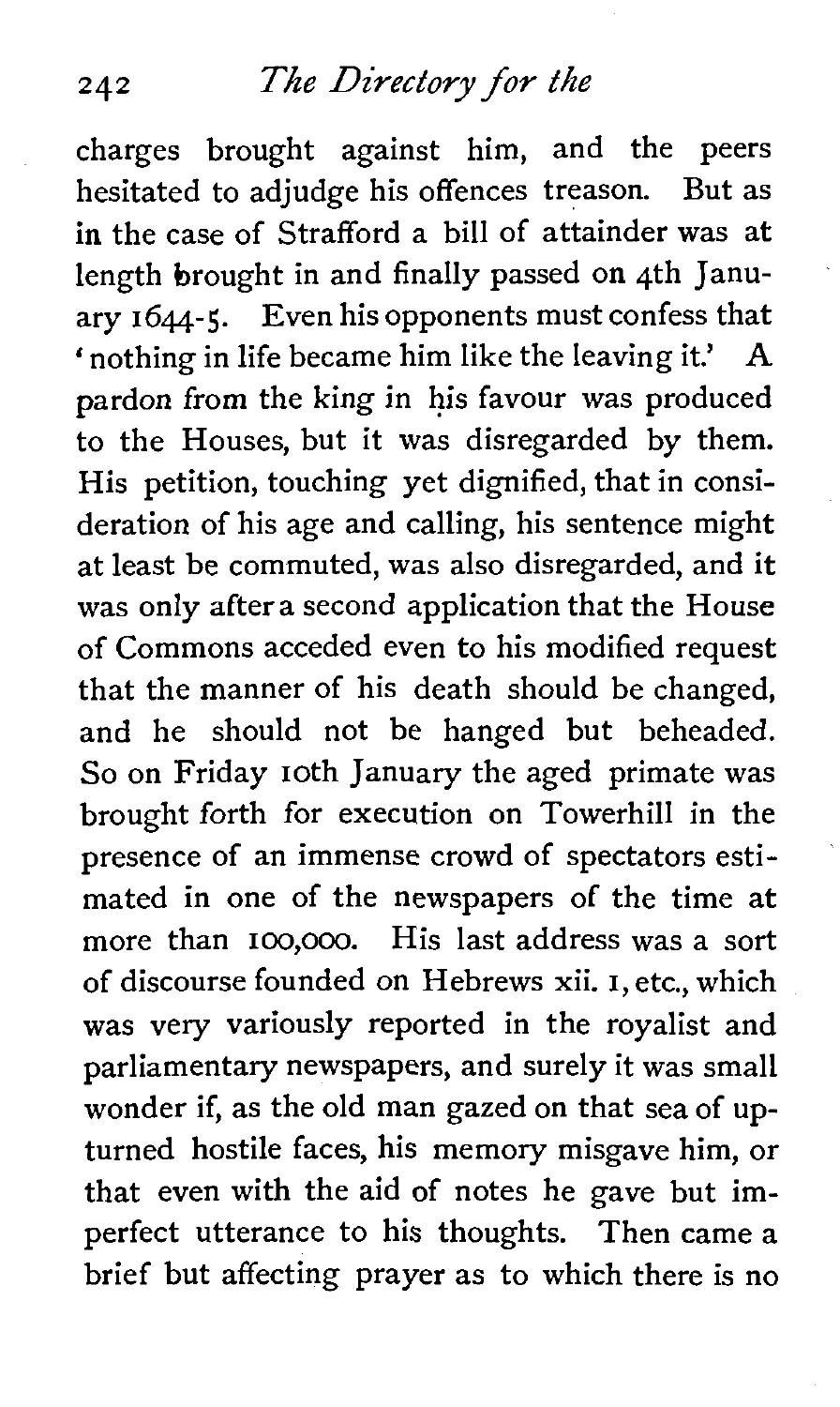*Public Worship* **of** God. 243

material variation,<sup>1</sup> and with a single blow of the executioner's axe his grey head was severed from his body, and his spirit passed to its rest. The House of Lords had been far from keen in the prosecution of this last of statesmen-prelates, feeling that however grievous his errors had been, there was now but little risk of his doing further harm to the State. Several even of the Commons are said to have shown a disposition to relent. But the majority, Presbyterians as well as Independents, could not be persuaded to let the prosecution drop. The feeling of the London populace and of the more fanatical sectaries against him was very strong, and had been intensified by the many satirical pamphlets which had been put in circulation since his fall. The Assembly has been blamed for doing nothing to allay the excitement and prevent the scandal of the chief minister of the Church being doomed to such a fate. Yet neither their own minutes nor the Journals of the Houses furnish the least evidence that as **a** body they did

**<sup>l</sup>**'Lord, I am coming as fast as I can. I know I must pass through the shadow of death, before I can come to see thee, but it is but umbra *mortis,* a mere shadow of death, a little darkness upon nature; but thou by thy merits and passion hast broke through the jaws of death; so Lord receive my soul and have mercy upon me, and bless this kingdom with peace and plenty, and with brotherly love and charity, that there may not be **this**  effusion of Christian blood amongst them, for Jesus Christ's sake, if it be thy will.'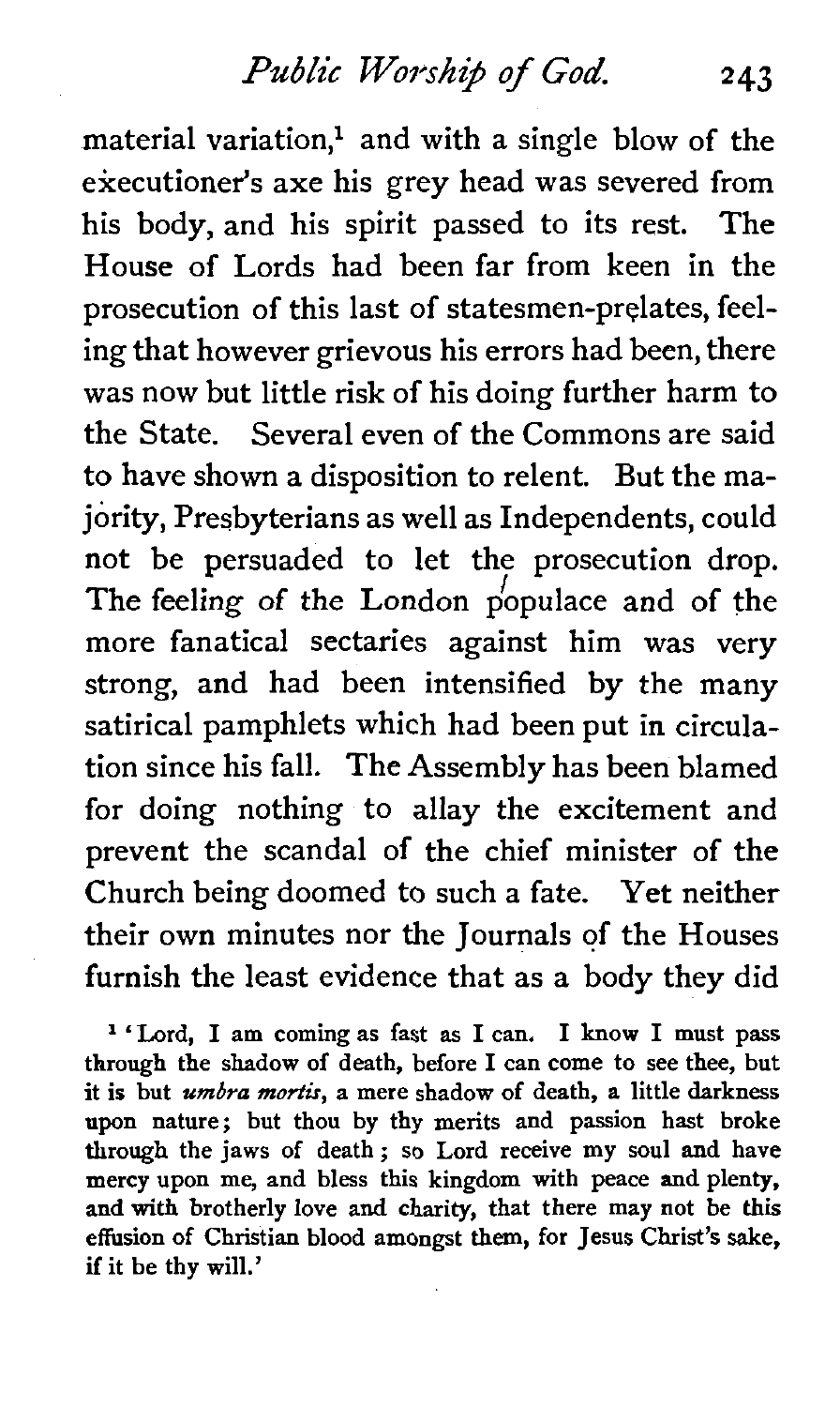aught to help it on. Even as to individual members I doubt if the expressions Professor Masson has quoted from the sermons of two or three of them were meant specially to refer to him, and not rather to those who were directly responsible for the war, and had actually shed blood in it or in the Irish massacres. The most melancholy utterances in the sermons of Woodcock and Stanton reappear in several of those preached in the following year, when no such reference can be imagined, and are but the emphatic expression of the opinion then all but universally held and acted on that they who shed innocent blood could only atone for it by their own.<sup>1</sup> The Scots also have been severely blamed, but with still less occasion. They no doubt felt keenly at first and resented bitterly the sufferings his policy had entailed on them. But Baillie, who knew and did not hesitate to speak their mind, shows no such resentment. He says expressly, when intimating to his correspondent in Holland that the trial had begun, 'He is a

**l** The only discourse I have met with which openly vindicates the deed, and glories in it, was not preached before the Houses of Parliament nor by a member of the Assembly of Divines. Its title is ' Jehoiada's justice against Mattan, Baal's high priest,' and its spirit is as atrocious as its title. The author does not give his name, but only his initials, J. H. Even if he was the Julius Herring, still more if he was only a relative of the Julius Herring who was the subject of Laud's coarse and unfeeling joke, ' I will soon pickle that herring,' one cannot speak of his act but in terms of the strongest reprobation.